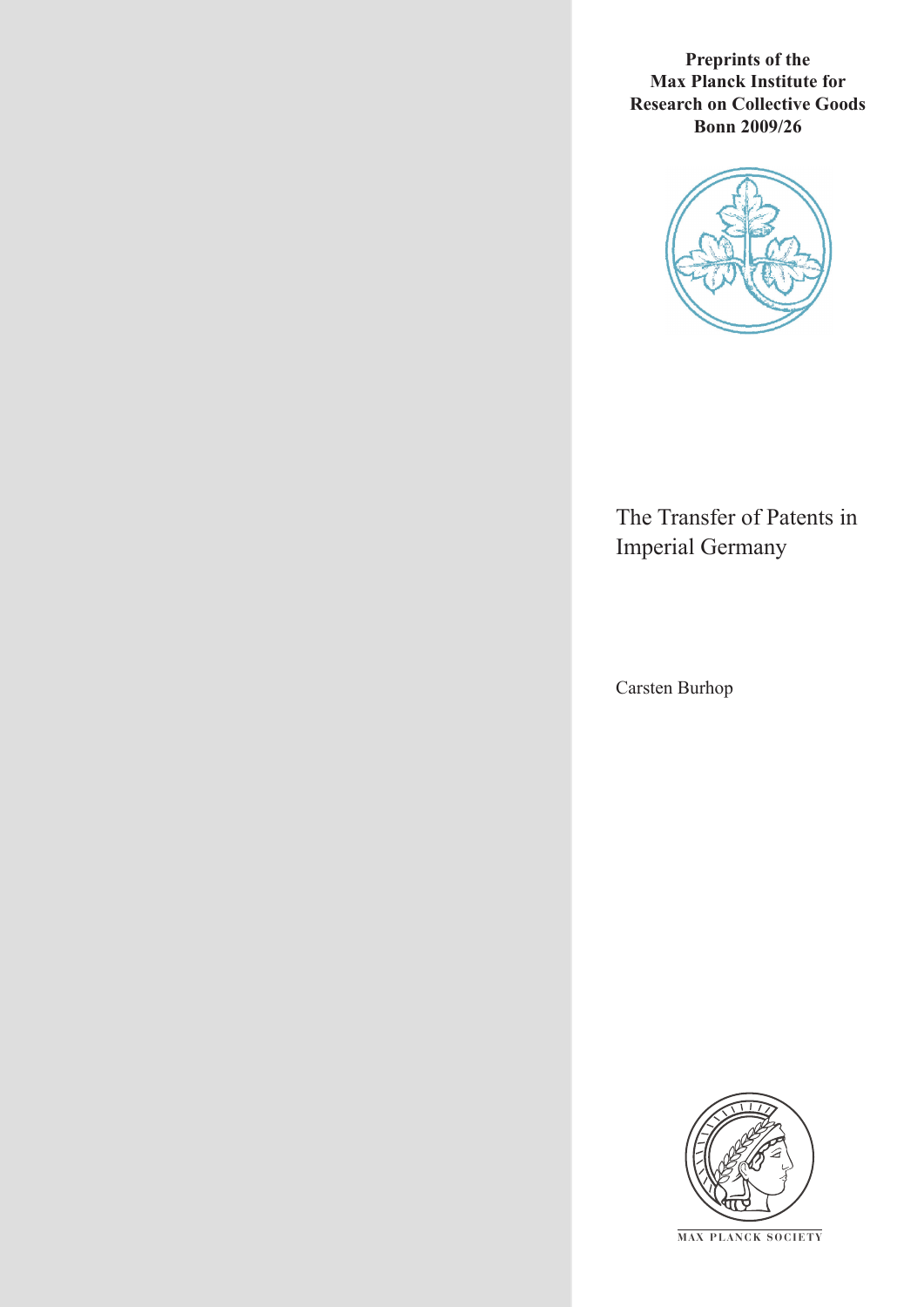

# **The Transfer of Patents in Imperial Germany**

Carsten Burhop

August 2009

Max Planck Institute for Research on Collective Goods, Kurt-Schumacher-Str. 10, D-53113 Bonn http://www.coll.mpg.de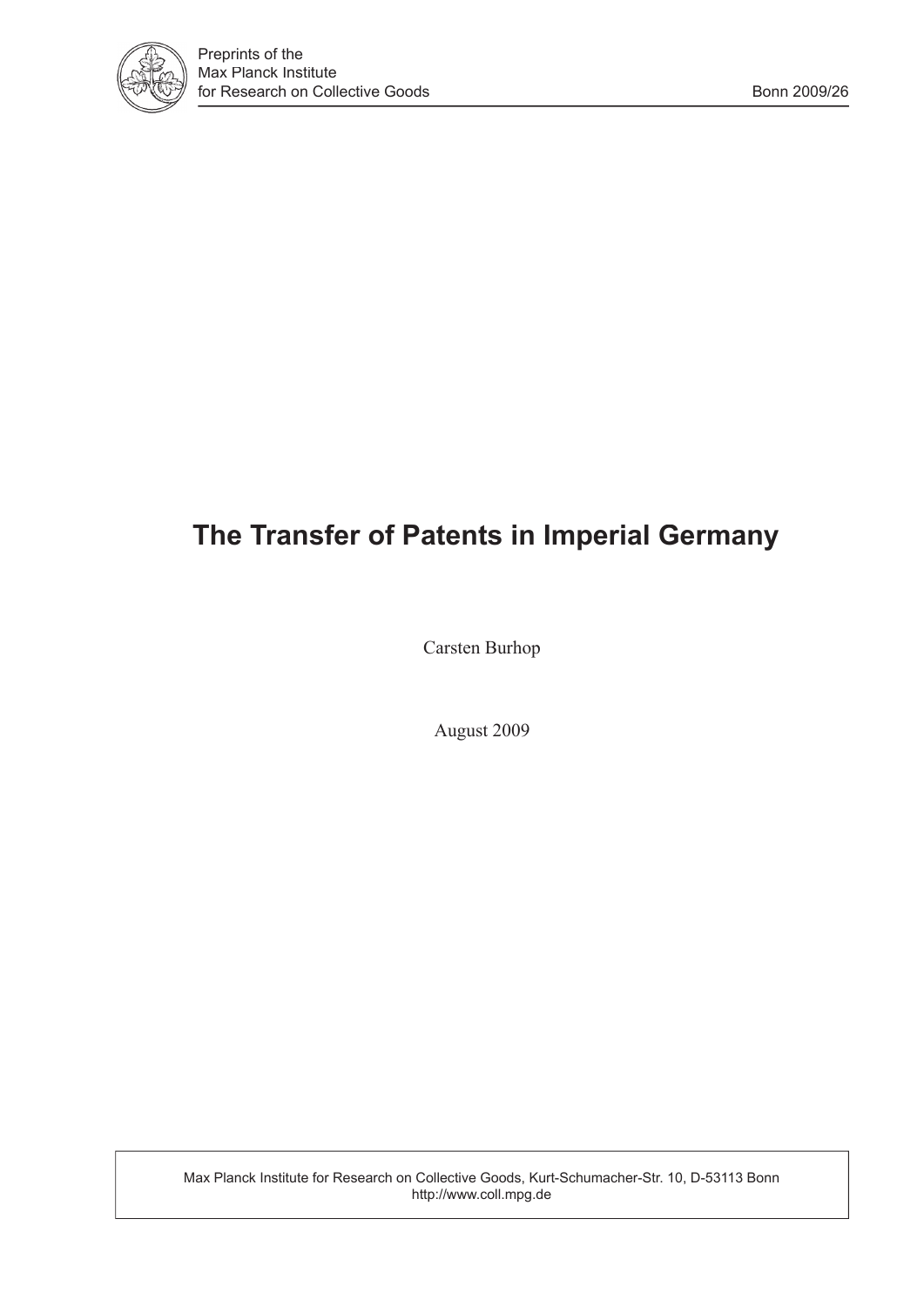# **The Transfer of Patents in Imperial Germany\***

**by** 

**Carsten Burhop‡**

### **Abstract**

We describe the transfer of patents in late 19th- and early 20th- century Germany using a new and comprehensive database containing information on about 20,000 transactions. The number of transactions shows an upward trend, in total numbers and as a share of patents in force. In total, about eight percent of patents were transferred at least once during their existence. Many transactions involved the transfer of patents with an above-average quality from individual inventors to firms and to newly-created – 'entrepreneurial' – firms. In addition, valuable patents were transferred between firms. About two-thirds of all transfers occurred during the first three years of a patents' existence, giving the new owner potentially a long period of patent protection.

### *JEL-Classification:* N73, O34

*Keywords:* Economic History; Germany; pre-1913; Patents; Technology transfer.

<sup>-</sup>I would like to thank my research assistants Marina Boland, Kathrin Datema, Miriam Knoop, Katia Kube, and Juliane Schrader, who put more than 3,000 hours of work into the construction of the data set. Financial support by the Deutsche Forschungsgemeinschaft is gratefully acknowledged. Many helpful comments from Christoph Engel, Sybille Lehmann, Thorsten Lübbers, Tom Nicholas and seminar participants at the University of Oxford, University of Hohenheim, University of Warwick, University of Cologne, Otto Beisheim School of Business Vallendar, the Max Planck Institute for the Study of Society, as well as participants of the 2008 Meeting of the Economic History Association, the 2008 Conference of the Verein für Socialpolitik, and the Conference in Honour of Rainer Fremdling substantially improved the paper. Brian Cooper edited my use of a foreign language. However, all remaining shortcomings are the sole responsibility of the author.

<sup>‡</sup> Max-Planck-Institut zur Erforschung von Gemeinschaftsgütern, Kurt-Schumacher-Straße 10, 53113 Bonn, Germany, Email: burhop@coll.mpg.de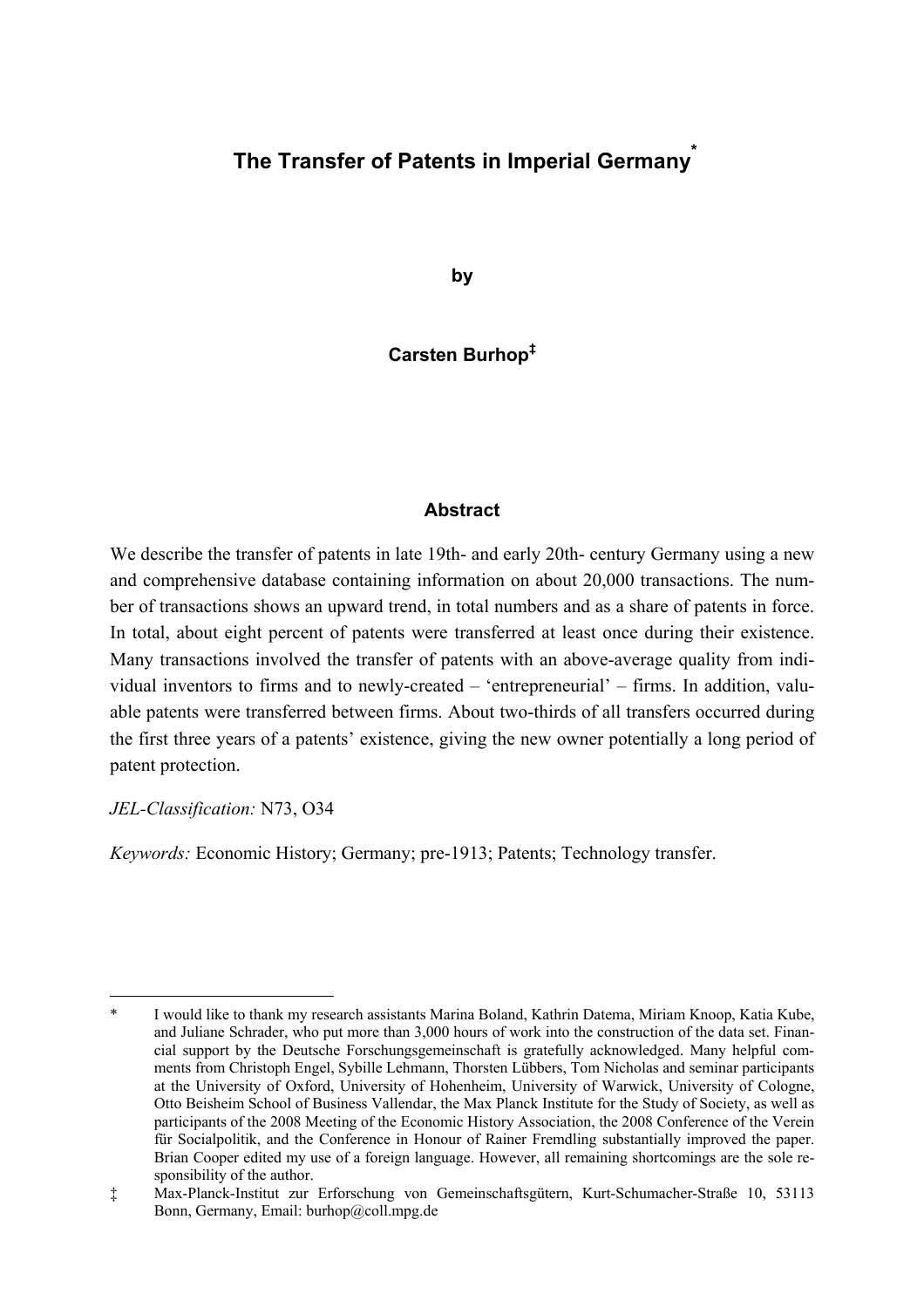# **I. Introduction**

During the 1990s and early 2000s, technology-related payments and receipts – e.g., licence fees and patent royalties – increased sharply in OECD countries. In 2005, the average value of imports and exports of technology equalled about 0.55 percent of GDP. This is, compared to the value of trade in goods and services of about 25 percent of GDP in 2005, a small, but still significant amount, representing a value of circa \$190 billion. This exchange of technology should make all participants better off since standard arguments as in the case of trade in goods and services are at work: division of labour and specialisation of production foster growth and efficiency. Beyond standard gains from trade arguments, however, trade in technology has a significant additional effect on welfare. The public-good character of innovations allows multiple users to combine research and development (R&D) efforts and to employ the same innovation. Consequently, trade in technology enables producers to draw the best innovation from a larger pool of inventions. This, in turn, shifts the production possibility frontier of all participants outwards and increases per capita income (Spulber, 2008). This argument also applies to technology transfer within countries. A thriving exchange of technology within a country should increase per capita income and productivity.

Historical studies of within-country technology transfer and studies of patent transfers within countries mainly use U.S. data. Khan and Sokoloff (1993, 2004), Khan (1995) as well as Lamoreaux and Sokoloff (1999, 2001) show that a patent market already existed in the U.S. during the mid-19<sup>th</sup> century. In particular, Lamoreaux and Sokoloff (1999, 2001) illustrate that one-third of U.S. patents were fully or partially assigned after issue, i.e., transferred, by the inventor.<sup>1</sup> During the 1870s, inventors commercialised their ideas themselves, but at the same time often granted geographically bounded licenses to producers in distant regions. At the turn of the century, innovation and commercialisation were increasingly separated activities and specialised inventors sold or licensed their patents to firms (see, e.g., Lamoreaux and Sokoloff, 2000, for a case study of the American glass industry). This development cumulated in the outsourcing of some research tasks and the close collaboration between in-house researchers of manufacturing firms and specialised free-standing research laboratories (Mowery, 1983). The complementarity of outside inventions and in-house research and the transfer of technology over larger geographic distances was also highlighted by Nicholas (2009).

Our paper offers new evidence of technology transfer outside the United States by analyzing the patent transfer register of Germany's Imperial Patent Office (see Section III). We show that many patents were transferred in Germany between the enactment of the first national patent law in 1877 and the Great War. In addition, transfer activity grew over time, in absolute numbers as well as in relation to the number of patents in force. Dominant actors were firms: about two-thirds of all patents transferred were transferred to firms. In contrast, only about one-third of transferred patents originated in firms. Moreover, firms were quite good in

<sup>-</sup>1 Over the course of the 20th century, the relative size of the U.S. patent market shrank and only one in seven patents issued after 1982 was assigned (Serrano, forthcoming).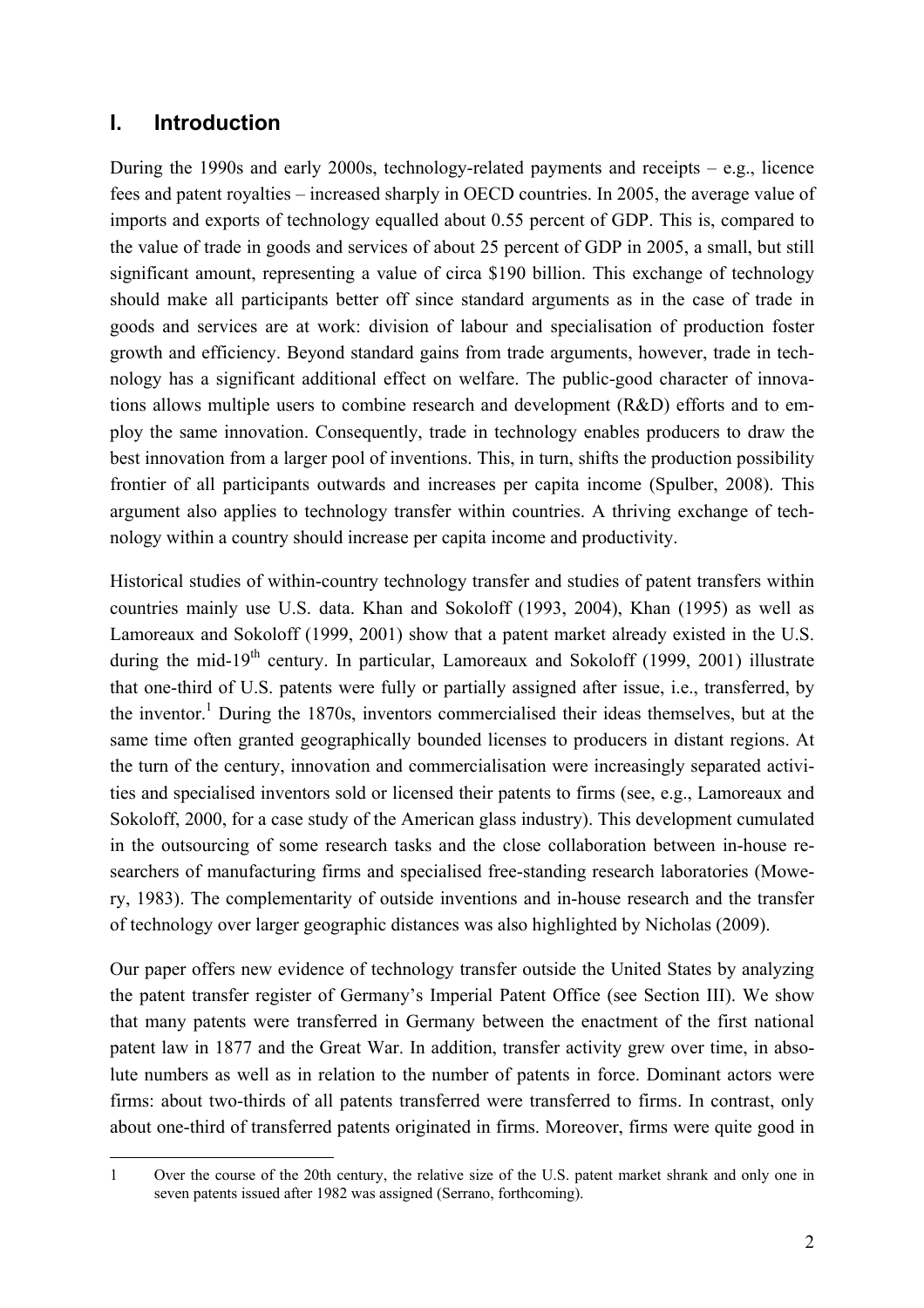screening successful patents and received – on average – patents with a high quality. About two-thirds of all transfers were arranged within the first three years after the issue of a patent, giving potentially a long period of monopoly protection to the acquirer. Moreover, we show that only a small fraction of the transfers were of administrative nature. If, for example, a firm changed its legal form, all patents of the firm were transferred from the old to the new legal entity. Yet, about 85 percent of all transfers potentially were related to market activity, i.e., selling and buying of technology. $^{2}$ 

Germany is a particularly promising area of research for several reasons (see Section II for details). First of all, professional R&D management by corporations emerged at about the same time in Germany as in the U.S. and much earlier than in most other countries. This is reflected, for example, in the foundation of corporate R&D laboratories in the German chemical and pharmaceutical industry during the 1870s and 1880s (Wimmer, 1994; Murmann, 2006).<sup>3</sup> Second, the German patent law enacted in 1877 most likely fostered the development of a market for technology. German patents represented secure property rights, since the patent office thoroughly evaluated the innovativeness of the patent.<sup>4</sup> Moreover, patent infringements were mostly settled between the publication of a patent application and the issue of the patent (Lübbers, 2009). Furthermore, a patent had to be put into use within three years after issue, setting a strong incentive for small inventors to transfer their patent to a firm. In addition, comparatively high patent fees were an incentive for small inventors to transfer their patents. Finally, patents were issued to the person registering the patent at the patent office. Consequently, inventions made by employed inventors were registered by the firms employing them and not by the employees (Burhop and Lübbers,  $2008$ ).<sup>5</sup>

Our research potentially offers a microeconomic foundation for knowledge spillovers highlighted in the recent literature. In Germany, inter-industry knowledge spillovers between technologically, economically, and geographically related industries were a major source for

<sup>-</sup>2 So far, only scattered evidence from archival sources shows that a market for patents existed at the turn of the 20th century in Germany. For example, on 1 August 1908, the Darmstadt-based pharmaceutical firm E. Merck and Dr. M.K. Hoffmann, a chemist from Leipzig, sealed a contract regulating the transfer of patent-number 185,600. After signing the contract, Merck paid a fixed amount of 500 Marks to Hoffmann. Moreover, after successful clinical trials and in case of a successful market launch, the inventor would receive another 500 and 400 Marks, respectively, as well as a profit share of 20 percent. Merck Record Office, R 1 / 42. Burhop (2009), Wimmer (1994), and König (2007) contain a number of similar case studies from the pharmaceutical, chemical, and electrical engineering industries.

<sup>3</sup> Research laboratories were also established in the U.S. chemical and pharmaceutical industry at the same time, whereas the British chemical and pharmaceutical industries lagged behind. See Church / Tansey (2007) for Britain and Houshell / Smith (1988) and Swann (1988) for the United States. In the electrical engineering industry, centralized R&D facilities were set-up during the inter-war period, but decentralized research was conducted during the pre-1913 period in the U.S. and Germany (see Erker, 1990).

<sup>4</sup> The security of property rights was also a major pre-condition for the emergence of the American patent market, see Khan (1995) on this point.

<sup>5</sup> Thus, the German patent transfer data do not include the transfer of patents within firms and potentially give a much more precise picture of technology market transactions than U.S. data. Khan (2005, chapter 2) reviews the patent systems of the U.S. and the main European countries. In the U.S., a stringent technical examination of the patent and the issue of the patent to the true inventor was the norm. There were no patent fees in the United States. Britain, on the other hand, did not implement a technical examination of patents and raised patent fees. The fees for the maximum length of protection were 154 Pounds (about 3,100 Marks), substantially less than in Germany.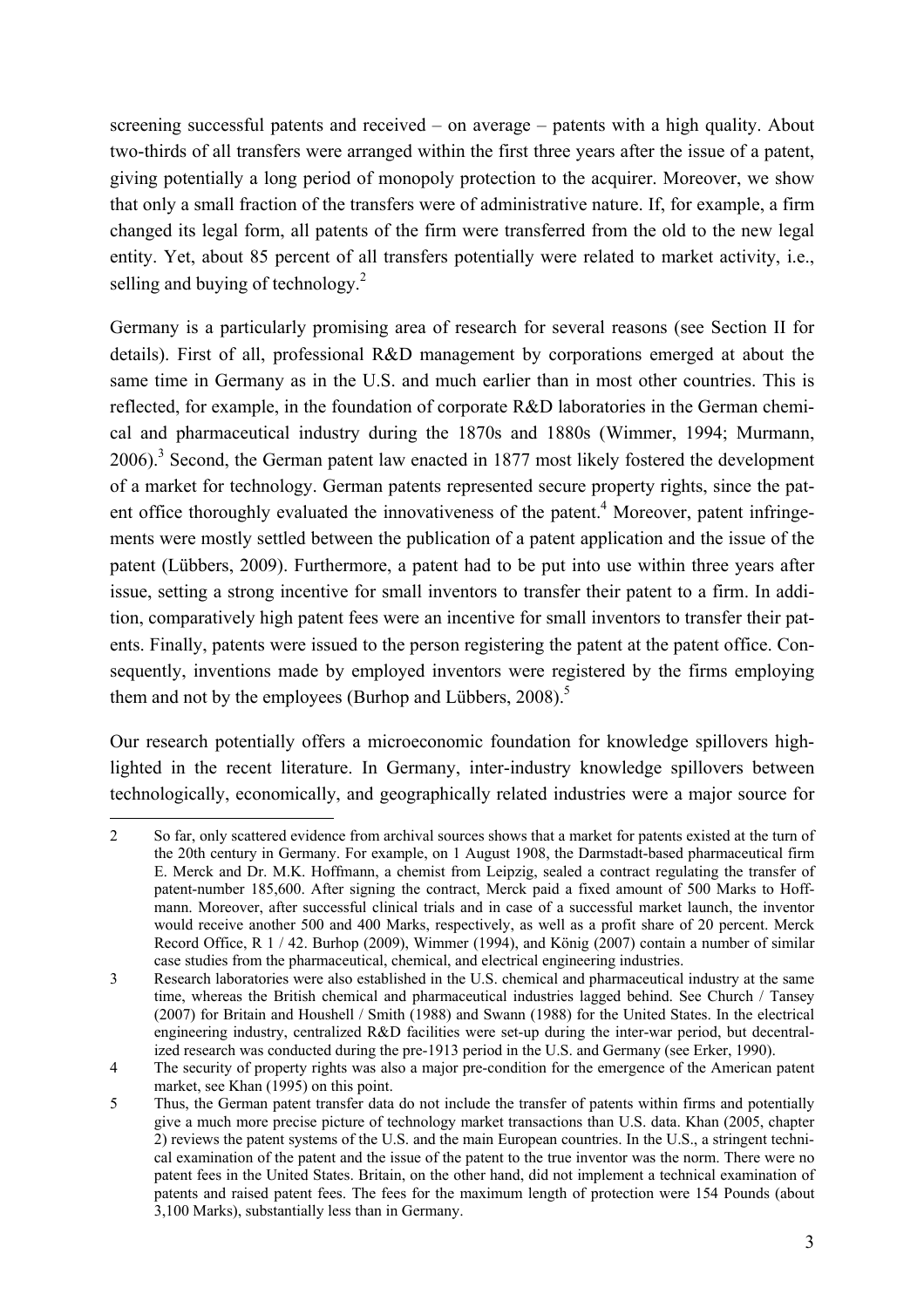further innovative activity during the German industrialisation (Streb et al., 2006). In addition, the existence of knowledge spillovers between the textile and the dyestuff industry has been shown: innovations in one branch Granger-caused output and innovations in the other branch (Streb et al., 2007). Furthermore, a positive impact of intra- and inter-industry knowledge externalities for the innovative activity of firms located in Baden, a small state in south-west Germany, has been detected (Baten et al., 2007). In summary, the evaluation of patent data using time-series and spatial econometric methods reveals a significant impact of knowledge spillovers on economic growth and innovation in Germany at the turn of the  $20<sup>th</sup>$  century. Yet, these findings do not reveal how technology spilled over from one agent to another. The transfer of patents could be one channel.

The current study also relates to Serrano's (forthcoming) work, who investigates the modern U.S. patent market from a theoretical and empirical perspective. He assumes that patents are transferred to agents possessing better complementary assets to exploit the patent than the current patent owner. A main prediction of the model is a negative relationship between the age of a patent and its trading probability. In addition, a patent transfer is considered to be a reliable signalling device indicating the value of a patent. Consequently, a transferred patent was screened by the new owner and should thus have a higher quality than the average patent. It turns out, that our historical data support the major assumption and some results of Serrano's model.

# **II. Historical and institutional background**

Germany's rise to one of the leading industrial economies during the second half of the  $19<sup>th</sup>$ century is often ascribed to its ability to innovate. Indeed, the growth of total factor productivity (TFP) accounts for about one-quarter of the output growth in German industry between 1851 and 1913. Moreover, TFP growth in the industrial sector accelerated substantially during the 1890s and the structure of the economy changed such that industries with higher productivity growth increased their employment share (Burhop / Wolff, 2005). In particular, the success of Germany's chemical and electrical engineering industries was connected to the inventions made. In turn, the inventive activity of the modern sector was fostered by the highquality of Germany's system of higher education, the substantial governmental support for science, and the emergence of industrial research laboratories (Landes, 1999: 290-291; Cameron / Neal, 2003: 242-243).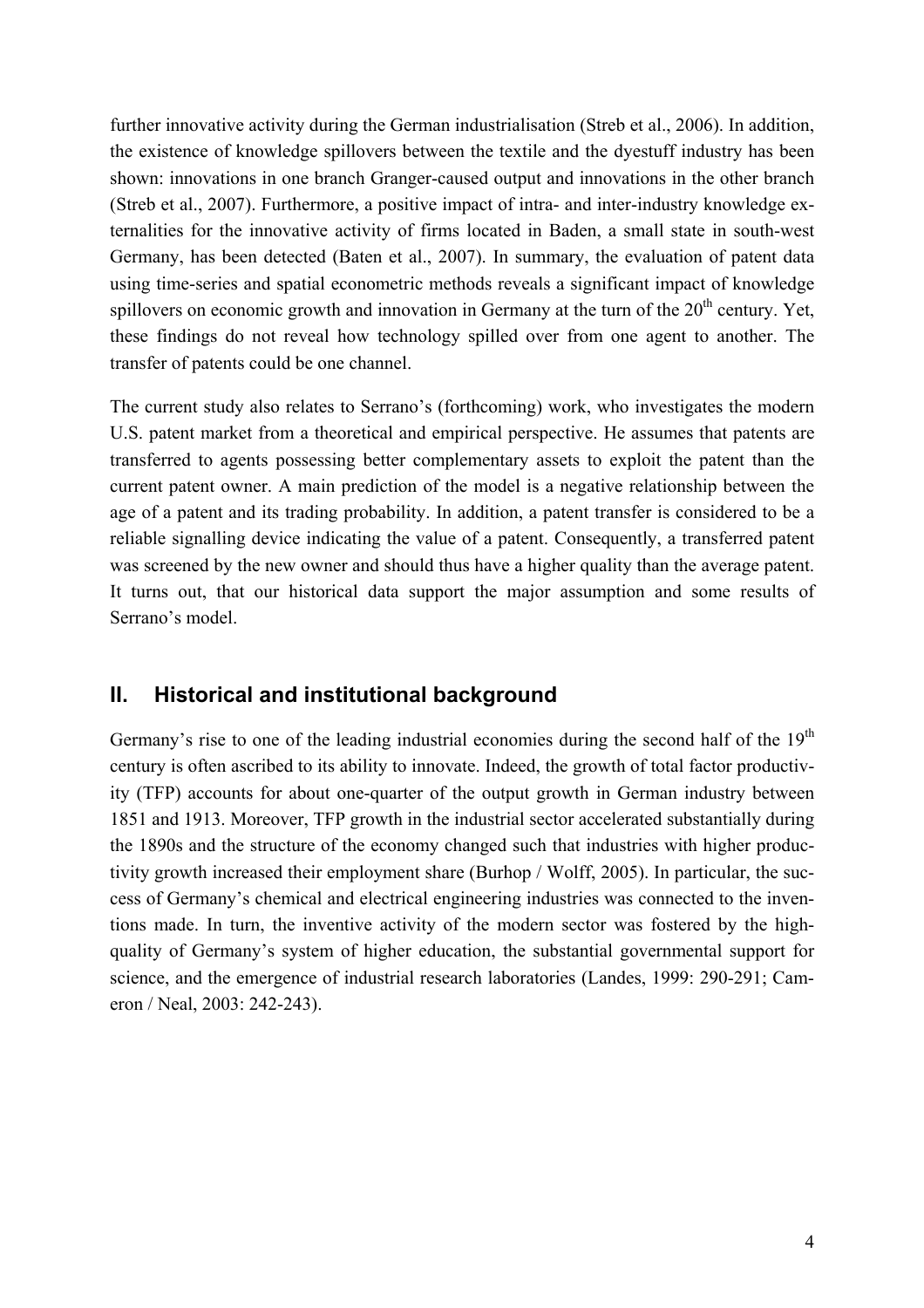

**Figure 1:** Sources: Kaiserliches Statistisches Amt, Statistisches Jahrbuch für das Deutsche Reich (various issues) for the number of patents granted; Streb / Baten (2007: 355) for the share of valuable patents.

The increasing innovative capacity of the German economy is, for example, reflected in the rising number of patents granted as well as in the rising number of economically valuable, long-living patents granted (see Figure 1). <sup>6</sup> The total number of patents granted per year varied between 4,000 and 5,000 during 1877-1890. Thereafter, the number of patents granted per year increased to about 10,000. After 1906, the number of patents granted per year varied at around 13,000. The share of long-living patents in total patents granted varied between six and eight percent until 1886. Thereafter, their fraction was about eight to ten percent until 1904. Subsequently, their share increased to more than ten percent.<sup>7</sup> In summary, the number of patents as well as the average quality of patents increased over time.

Thus, the number of patents available for transfers increased over time. Yet, essential for the emergence of a market for technology are secure property rights. $8$  The security of intellectual property rights was relatively high in Germany from 1877 onwards. First of all, each patent application was assessed by the patent office regarding novelty, potential conflicts with existing patents, and technical feasibility. In a next step, the patent application was published and

<sup>-</sup>6 During the early 2000s, Jörg Baten and Jochen Streb collected data about all patents issued in Germany between 1877 and 1913 and in force for at least ten years. They label the latter as 'valuable patents' since the owner of such a patent has already paid 2,300 Mark as patent fees to keep the patent in force.

<sup>7</sup> This development is most likely due to the exemption of patent fees during the First World War as well as to the substantial decline of real patent fess during the German hyperinflation of the early 1920s, which makes the identification of valuable patents on the basis of a patents' lifetime much more complicated (Streb / Baten, 2007: 256-258).

<sup>8</sup> Khan and Sokoloff (1993) and Khan (1995) highlight this point for the emergence of a patent market in the United States during the first half of the 19th century.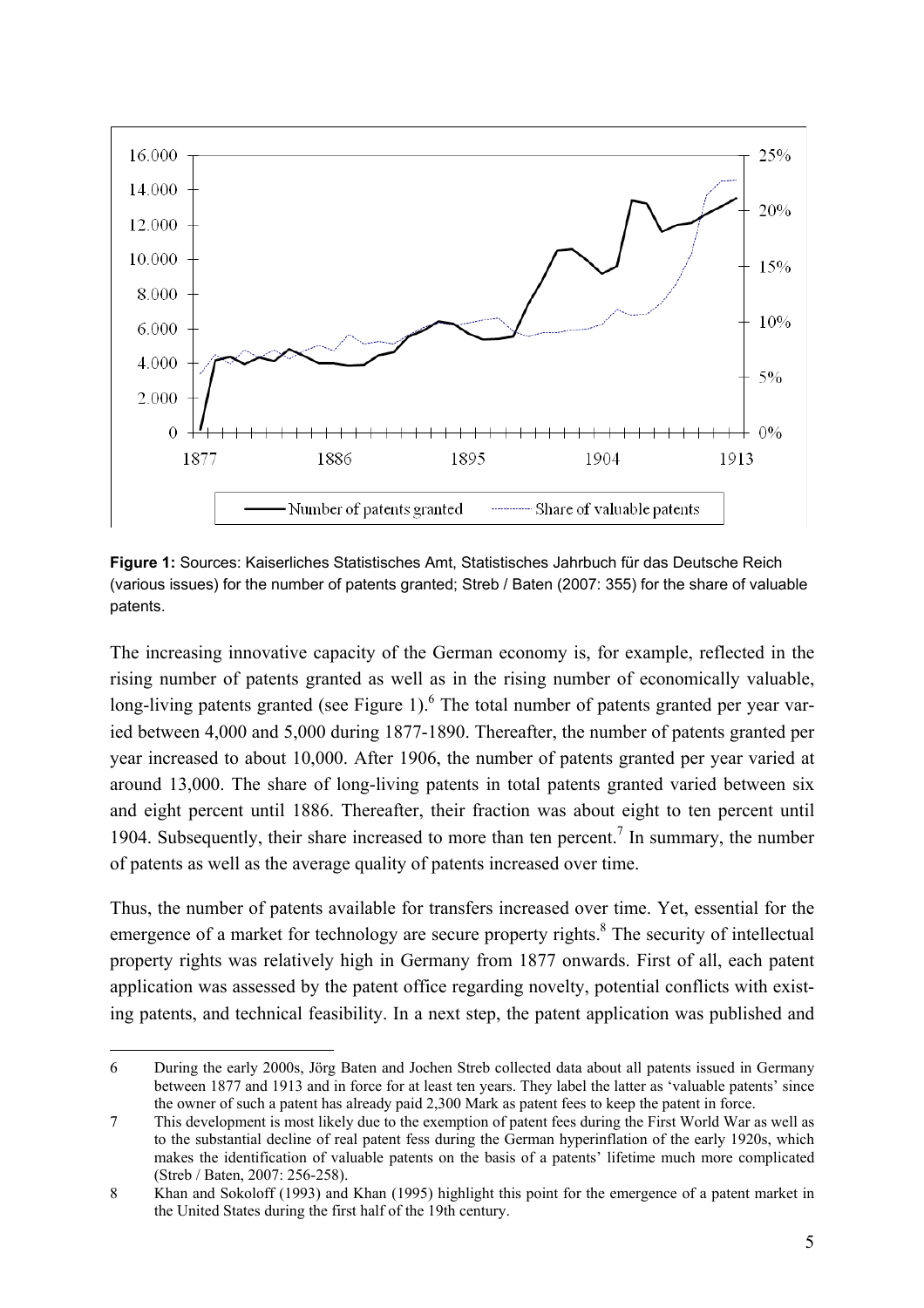an appeal against the patent could be made during a period of six weeks. Only if no convincing appeal was made, the patent was finally granted (Seckelmann, 2006: 257-260). Between 1877 and 1913, the total number of patent applications was 765,653. Most applications did not pass the technical examination by the patent office and only 304,057 applications were published. 11,701 published applications were appealed and not granted. Of the patents granted, only 877 were repealed by the patent office later on. Moreover, between 1902 and 1913, only 359 cases of patent infringements were put to trial. In about half of those cases, the patentee won the case. Comparing the number of patents repealed or the number of patent infringements with the number of patents granted shows that patents were indeed a very secure property right (see Lübbers, 2009, for details). Consequently, a large number of secure intellectual property rights were available for transfers.

Furthermore, the German patent law stimulated the transfer of patents, since the law stipulated the application of a patent within three years after issue. If the patent was not put into use by the patentee, the patent office could annul the patent. Moreover, the patentee had to pay an annual fee to keep the patent active. This fee was 50 Mark for the first year and 50 Mark for the second year of protection, but thereafter the fee increased substantially by 50 Mark per year up to the maximum annual fee of 700 Mark for the  $15<sup>th</sup>$  and final year of protection. Thus, the cumulated fee over the maximum period of patent protection of 15 years was 5,300 Mark, about 6.5 times the annual per capita income in 1913.

# **III. Data sources and descriptive statistics**

-

Patent transfer data were published annually by Germany's Imperial Patent Office for the years 1884-1887 and 1889-1913.<sup>9</sup> We manually collected transfer data using the annual "*Verzeichnis der vom Kaiserlichen Patentamt im Jahre […] erteilten und noch in Wirkung stehenden Patente*". This annual informs about the transfer of a patent and includes information about the patent number, the technology class, and the name and place of residence of the new patent holder. We utilized the patent number to determine the year of issue of the patent and – but only for a random sub-sample of 4,025 of the transferred patents – the name and place of residence of the original patent holder. Moreover, we employed the patent number to determine the total lifetime of the patent. This task was fulfilled using the annual register of valid patents. We screened the annual patent yearbook only until 1913, since patent fees were lifted during World War I and the real patent fees were very low during the hyperinflation of the early 1920. Thus, patent renewal costs were close to zero after 1913 and patent renewal data lose much of their information about patent value.

<sup>9</sup> For the period 1877-83, only data referring to the patents transferred between 1877 and 1883 and still in force in March 1884 are available. Moreover, patent transfer data are unavailable for 1888 since the patent transfer register was not published in this year. Finally, the patent office stopped the publication of the transfer register at the outbreak of World War I. Therefore, transfer data are unavailable from 1914 onwards.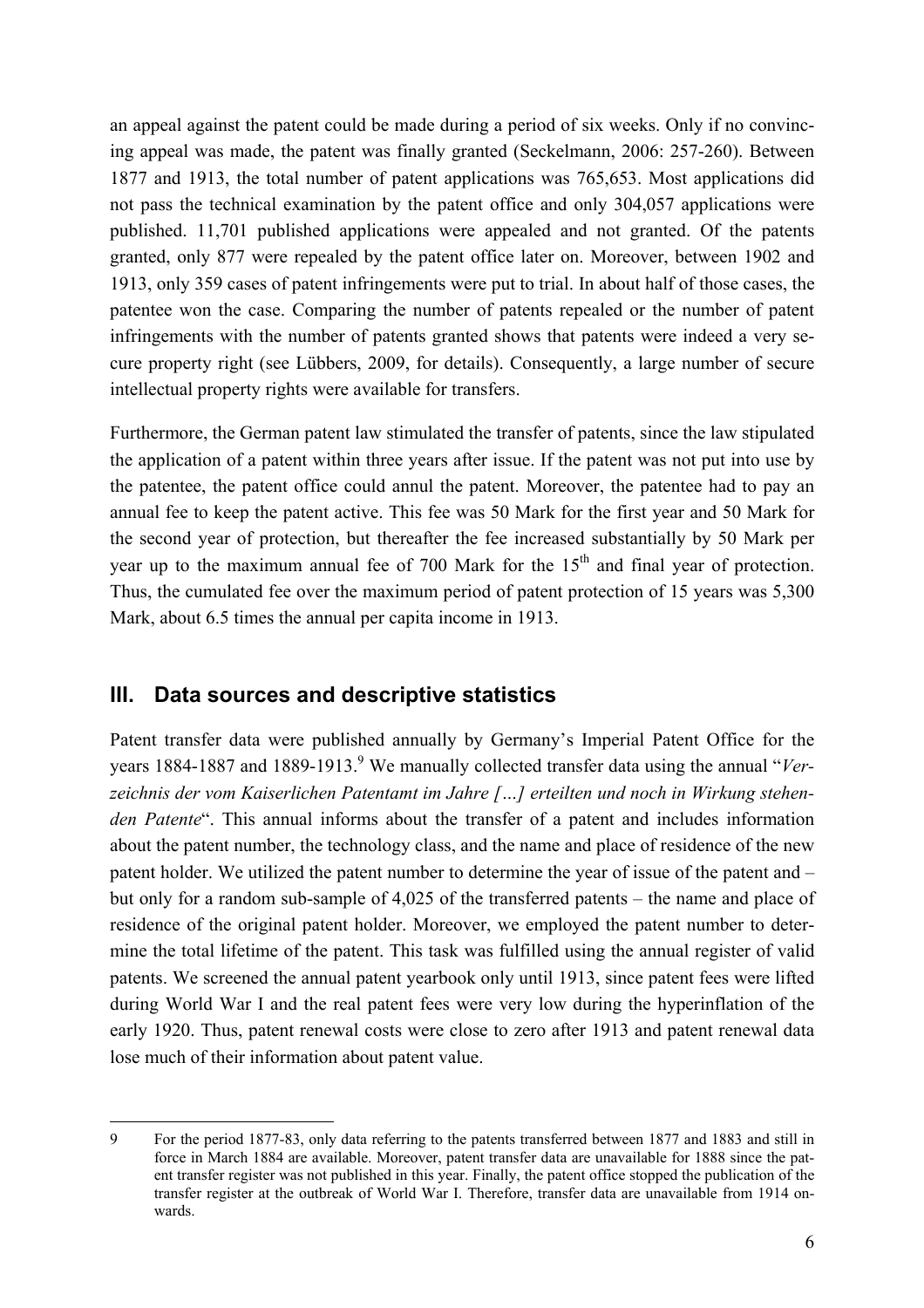While the data contain a lot of information, four potential shortcomings should be kept in mind. First, the annual register of patent transfers did not contain all transferred patents, but only those for which the change in ownership occurred some time after issue. More specifically, a patent transfer sealed between issue of the patent and the publication of the next patent yearbook by the patent office was not listed in the transfer register. For example, a patent issued on 1 July 1900 and transferred before the publication of the next patent yearbook – in March 1901 – would not be included into the register of transferred patents. Consequently, transfers at issue, which were important in the U.S., are not covered by our data. Yet, inventions of employed inventors, which account for a large part of transfers at issue in the U.S., were registered by the firms employing the inventor in Germany. Thus, transfers at issue should be less relevant in Germany.<sup>10</sup>

The second drawback of our data set is the fact that not all transfers registered by the patent office were transfers caused by economic motives: patents were regularly transferred if a change in the legal form of the patent holder occurred. For example, the German electrical engineering firm Siemens changed the legal form twice – first from a general partnership (Offene Handelsgesellschaft or OHG) to a limited partnership (Kommanditgesellschaft or KG) and then to a joint-stock company (Aktiengesellschaft or AG) – and each time all patents were transferred to the new firm. Such patent transfers are, however, not caused by an economic motive related to the patent itself. Consequently, we coded it as a transfer due to change in the legal form of enterprise. Furthermore, transfers from an individual to another individual as an inheritance were registered by the patent office. Such transfers are not related to market transactions of patents and are coded as an inheritance.

Third, we have to address a standard issue in empirical investigations of patents, namely the question about the economic value of patents. In an ideal world, we would like to know the patent-specific social and private returns of a patent. However, this information is generally unavailable. Standard proxies for the value of patents are the number of years a patent is in force, the patent fees paid, and the number of citations received (Griliches, 1990; Grupp et al, 2002; Metz / Watteler, 2002). Citations are unavailable for late  $19<sup>th</sup>$ - and early  $20<sup>th</sup>$ - century German patents. The design of patent fees implies that the costs of keeping a patent in force for a fixed number of years after a transfer depends on the number of years the patent was in force before the transfer. If, for example, a patent was kept in force for a period of five years after the transfer, the cumulated fee for a patent transferred three years after issue was 1,250 Marks, whereas the cumulated fee was 1,750 Mark if the patent was transferred five years after issue. This suggests that the cumulated fee paid after the transfer is the better proxy of the lower bound of the option value of transferred patents.

<sup>-</sup>10 Lamoreaux / Sokoloff (1999: 26) present data for U.S. patent transfers for patents granted in 1870/71, 1890/91, and 1910/11. 34 percent out of a sample of 4,036 patents were transferred after issue, 39 percent were transferred at issue, and 27 percent were never transferred. The high ratio of patent transfers at issue suggests that many patents were transferred from employed inventors to their employers.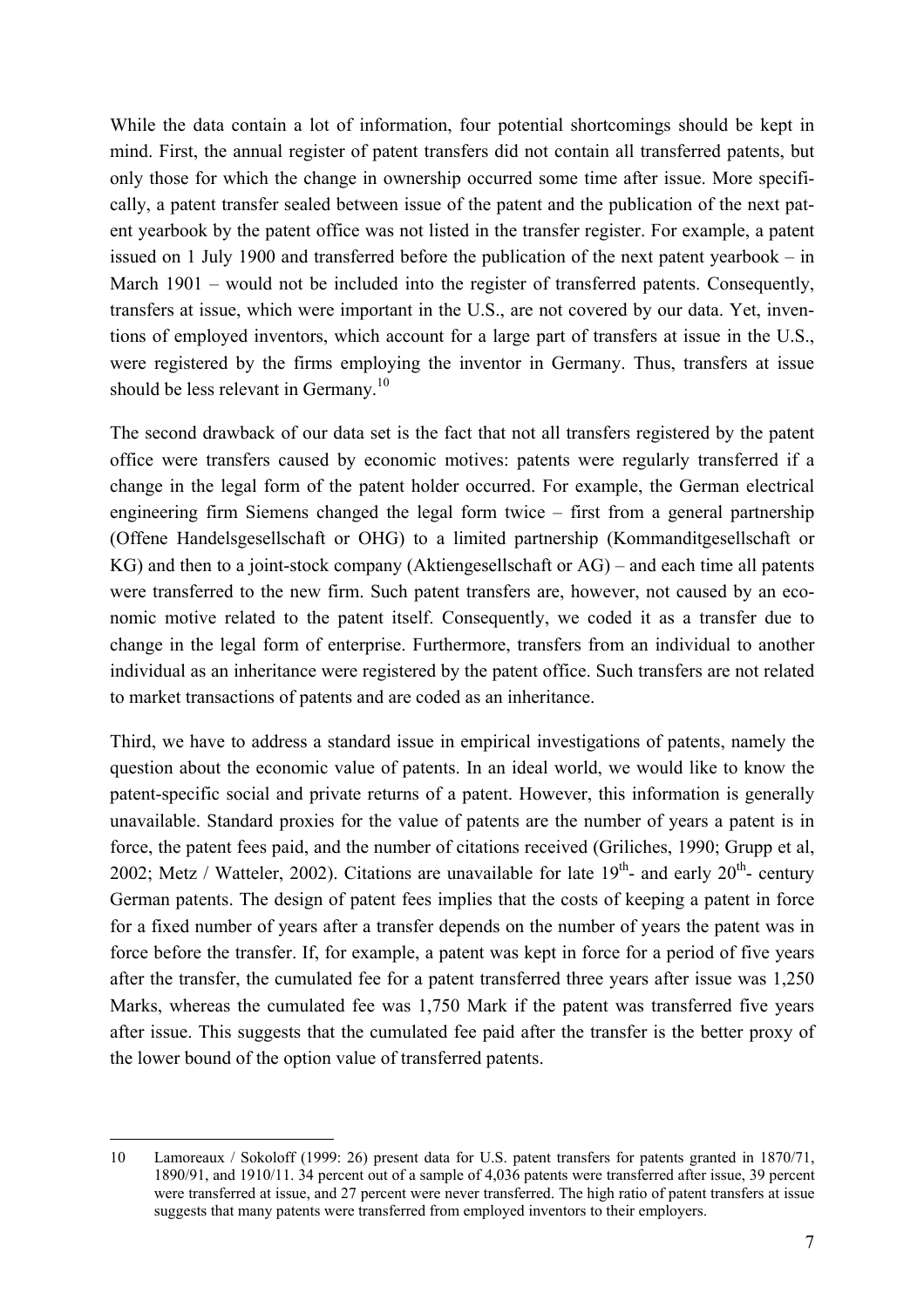Censoring is a final drawback of our data. Patent transfer data were not published for the years after 1913. Consequently, statements regarding the fraction of patents issued during a year and transferred later on are downward biased for all patents granted from 1899 onwards since these patents could have been transferred in or after 1914, since the maximum lifetime of a patent was 15 years. In practice, about 80 percent of all patent transfers were sealed during the first four years after issue. Therefore, censoring becomes problematic for patents issued during and after 1910. In the econometric analysis in Section IV, we address the problem of censoring and the problem of zero-fees during and after World War I by including a yearof-grant fixed effect.

During 1884-87 and 1889-1913, 219,513 patents were granted in Germany. Out of those patents, at least 18,135 patents (8.3 percent) were transferred at least once. Therefore, the rate of patent transfers in late  $19<sup>th</sup>$ - and early  $20<sup>th</sup>$ - century Germany is close to the rate of patent transfers in the U.S. between 1983 and 2002 of 13.5 percent (Serrano, forthcoming). However, the German patent market was much less liquid than the historical U.S. patent market. Data collected by Lamoreaux and Sokoloff (1999: 26) for a sample of patents issued in 1870/71, 1890/91, and 1910/11 show that 34 percent of the patents were assigned (i.e., transferred) after issue.

Moreover, many German patents were transferred more than once: 2,265 patents were transferred twice, 230 patents were transferred three times, and 27 patents were transferred four times. Therefore, the probability that a patent was transferred twice was larger than the probability that a patent was transferred once (12.5 vs. 8.3 percent). This gives support to one of Serrano's (forthcoming) theoretical propositions and to his empirical results based on data from the late  $20<sup>th</sup>$ - century United States.

Figure 2 shows the evolution of the number of transactions over time. The total number of transactions carried out during 1884-87 and 1889-1913 was 20,657. Moreover, at least 505 transactions were accomplished between 1877 and 1883. The number of patent transfers fluctuated around 300 per annum until 1893. Thereafter, the number of annual transactions increased substantially, surpassing 1,000 in 1904. The number of transfers peaked in 1911 with 1,607 transactions. The number of patent transfers did not only increase in absolute terms, but also in relation to the number of patents in force. The transfer rate  $-$  i.e., the number of transferred patents divided by the number of patents in force during a year – fluctuated between 1.8 and 2.3 percent until 1893. Thereafter, the ratio was always higher than 2.4 percent, with a peak of 3.8 percent in 1904.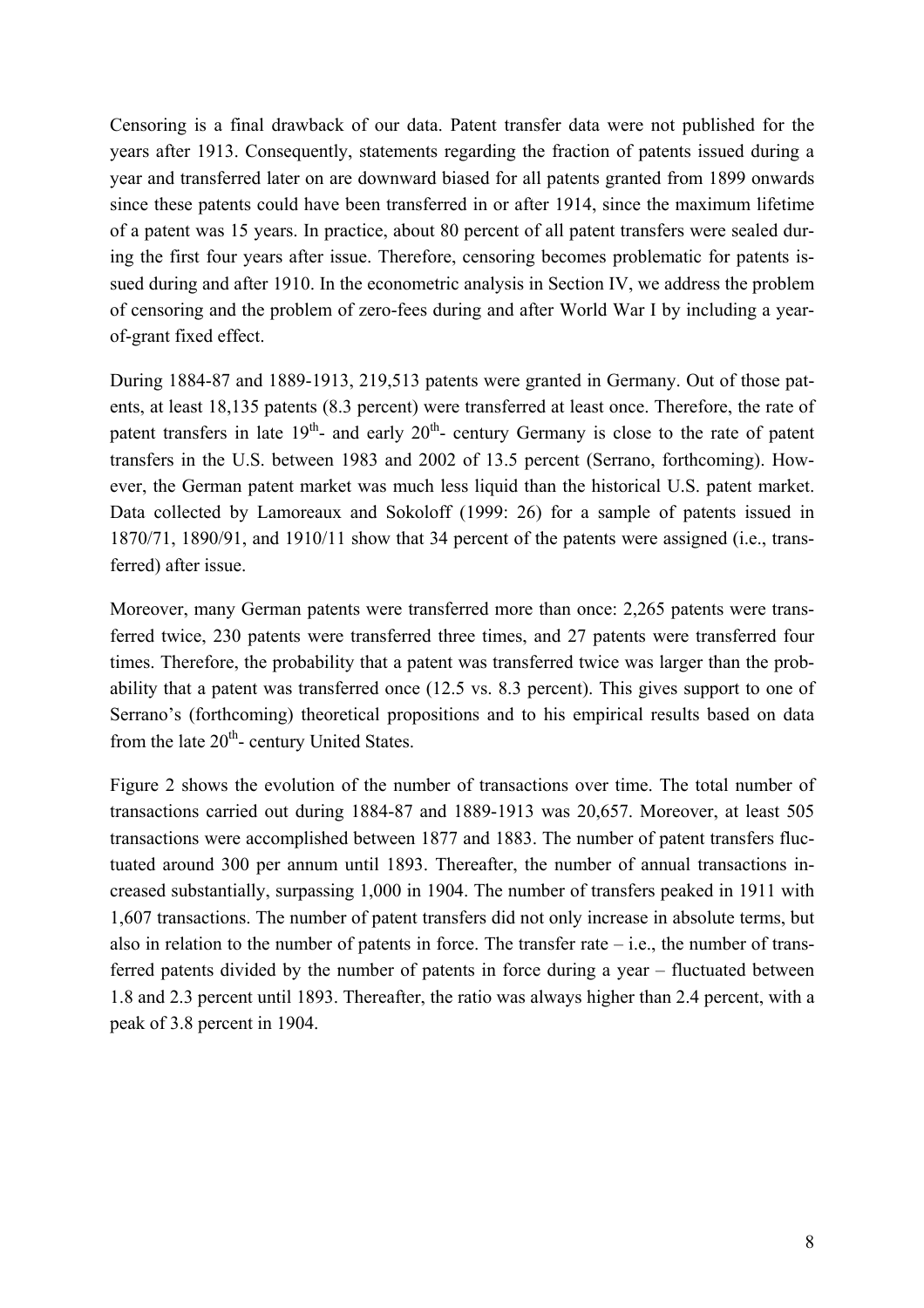

**Figure 2:** Patent transfers in Imperial Germany, 1884-1913 Source: Patent transfer data base.



**Figure 3:** Number of years passed between issue and transfer of a patent. Source: Patent transfer data base.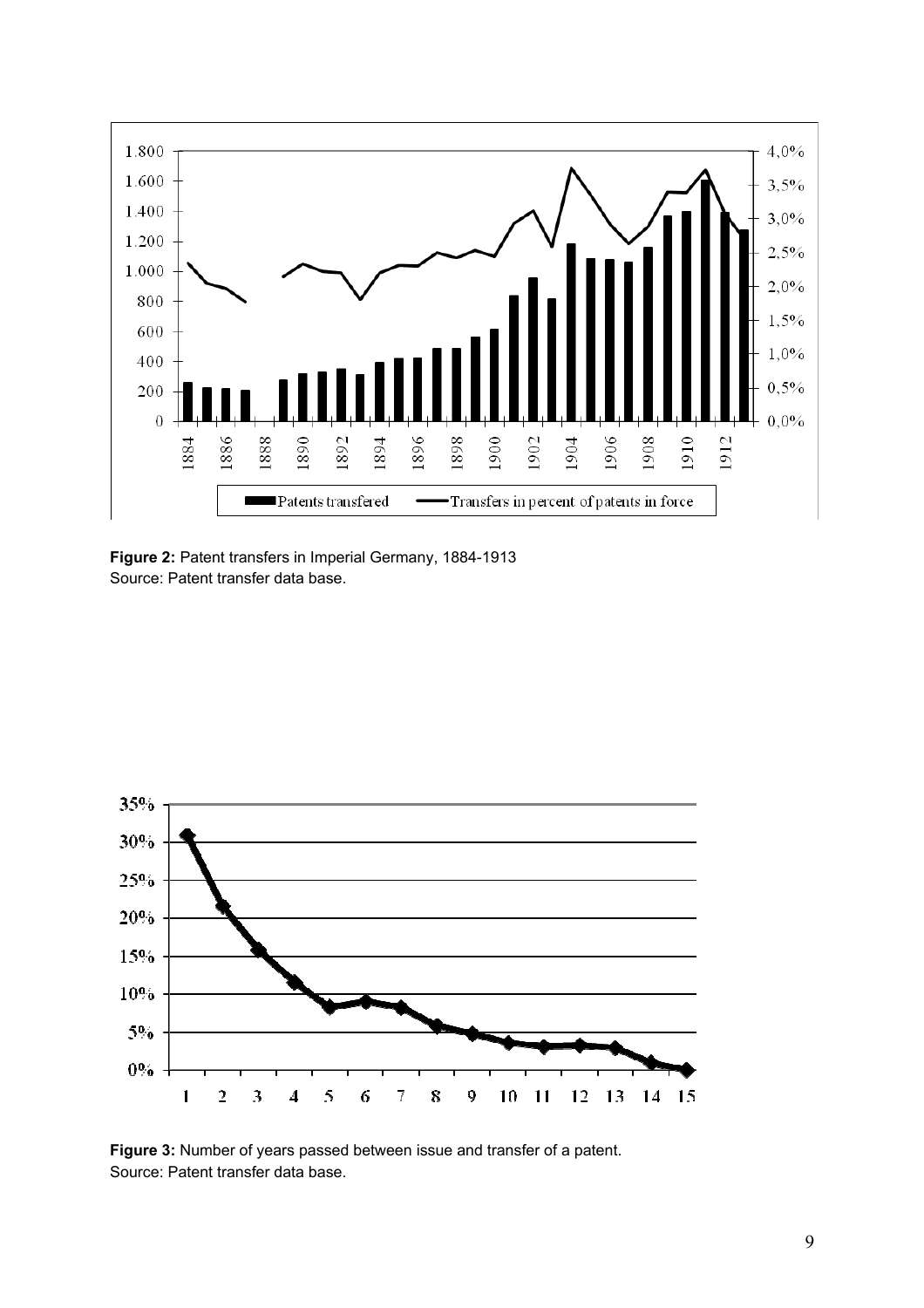Most patents were transferred during the early phase of its existence, see Figure 3: 30.9 percent of all transfers were registered during the first year after issue, 21.6 percent of all transfers were registered during the second year after issue, and 15.9 percent of all transfers were registered during the third year after issue. Thus, 68.4 percent of all transfers were registered during the first three years after issue of the patent. At least two arguments can be put forward to explain this finding. First, the patent law dictated that all patents had to be put into use within three years after issue. Consequently, inventors without capacities to use a patent themselves – for example individual inventors or university professors – had a strong incentive to sell it within the first three years after issue. Second, Serrano's (forthcoming) model predicts that the trading probability of a patent is declining in its age, since the number of years with patent protection and therefore the expected present value of the monopoly rent is declining in the age of the patent. Consequently, if a patent has an economic value, it should be put into use as early as possible.

Furthermore, the number of patents traded was clustered in few technology classes: $11$  more than 22 percent of all transfers were registered in the four most active technology classes.<sup>12</sup> The largest number of transfers was registered in electrical engineering (technology class 21) with 2,405 transfers between 1877 and 1913, equal to 14.1 percent of all patents granted in this technology class during this period. Other active technology fields were printing machines and typewriters with 848 transfers (13.6 percent of all patents granted; technology class 15), mechanical metal processing (754 transfers; 9.7 percent; technology class 49), and chemical processes and drugs, excluding dyestuffs (752 transfers; 8.4 percent; technology class 12). Firms from the dyestuff industry, which was prominent for the early establishment of in-house R&D capacities, were less active on the market for technology. Only 396 patent transfers were registered in technology class 22 (dyestuffs), just 7.3 percent of the number of patents granted.

-

<sup>11</sup> The German patent office allocated a patent technology class to each patent according to the industry of use.

<sup>12</sup> This finding is similar to the modern U.S., where Serrano (forthcoming) found a high trading activity in drugs and pharmaceuticals and a low trading activity in mechanical engineering. Moreover, similar findings are a standard result for empirical investigations of the licensing market (Anand and Khanna, 2000).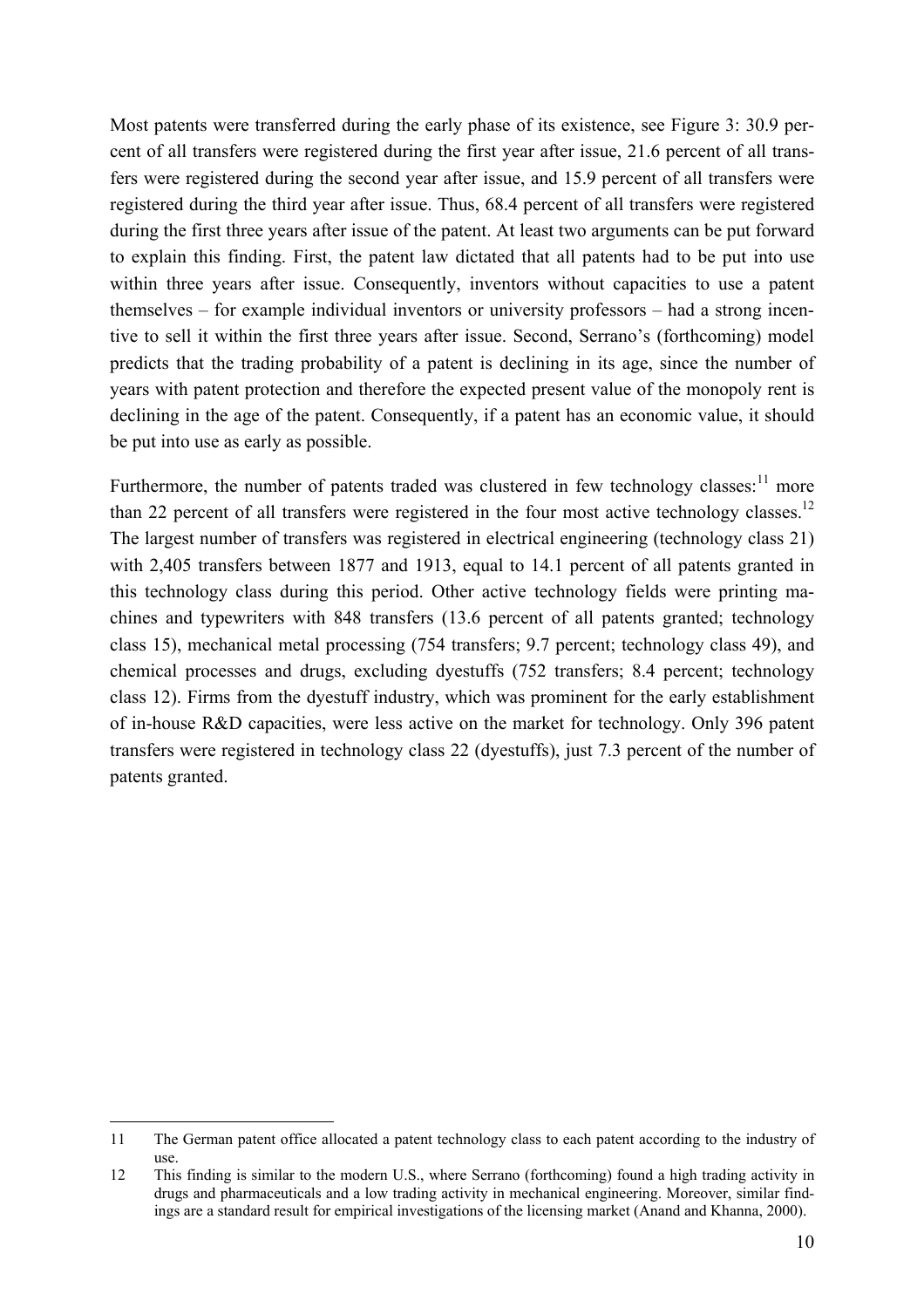

**Figure 4:** Survival rates during the years after issue of a patent. All patents versus transferred patents. Source: Patent transfer data base for the transferred patents; Kaiserliches Patentamt (1914: 83) and Reichspatentamt (1930: 77) for all patents.

Moreover, historical patent transfer data from Germany show that the average value of transferred patents was higher than the value of non-transferred patents (see Figure 4). On average, patents granted between 1891 and 1913 had an average lifetime of 4.6 years, whereas patents granted and transferred during this period had an average lifetime of 7.7 years. Thus, the average lifetime of transferred patents was about two-thirds higher than the lifetime of the average patent.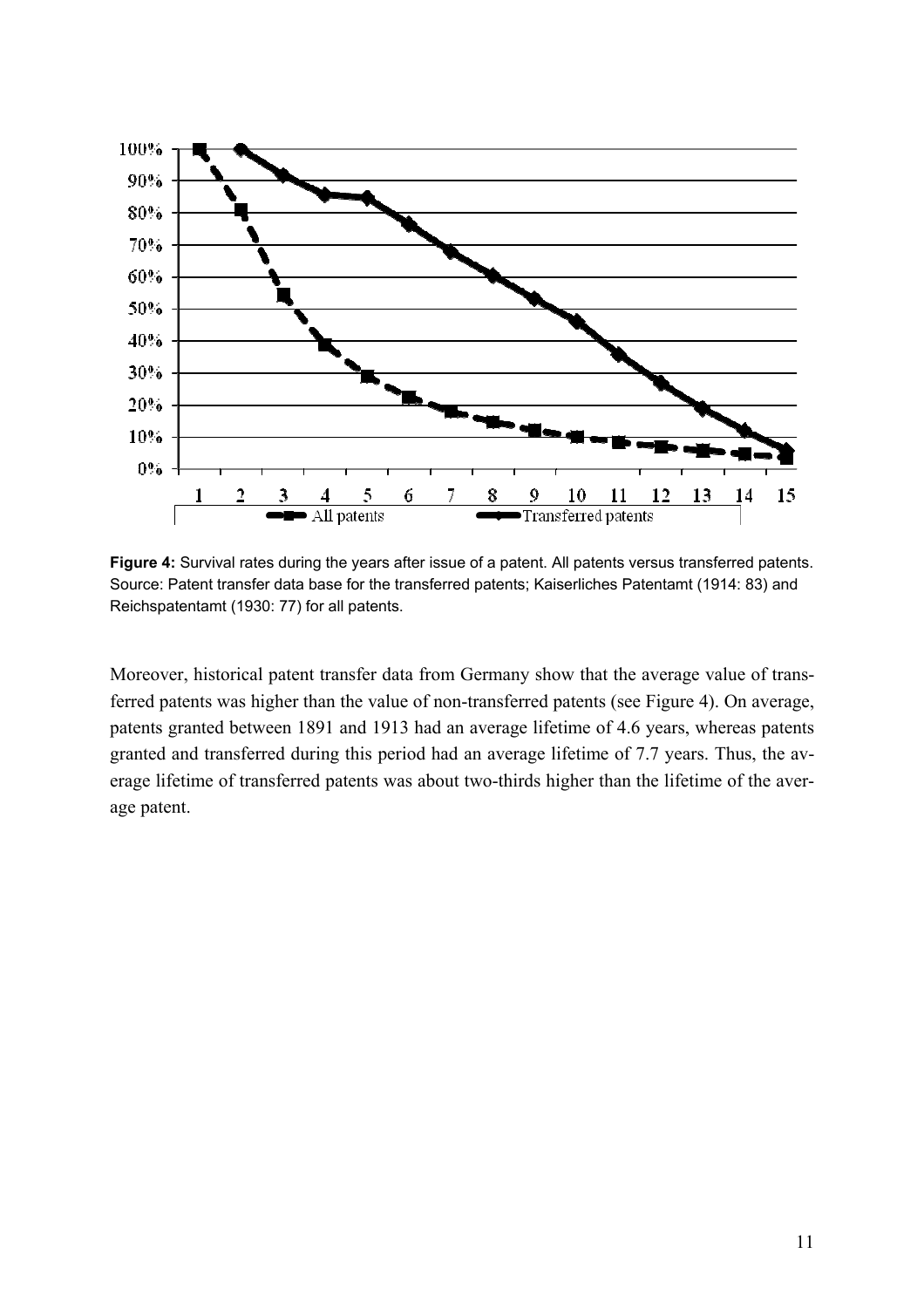|            |                                                              | Destination of patent |            |                                  |                                                                                                    |       |
|------------|--------------------------------------------------------------|-----------------------|------------|----------------------------------|----------------------------------------------------------------------------------------------------|-------|
|            | <b>PANEL A: First-</b><br>round transfers<br>$(n=4,025)$     | Firm                  | Individual | New firm<br>('entre-preneurial') | Same firm or indi-<br>vidual, but differ-<br>ent legal form /<br>same family name<br>(inheritence) | Total |
|            | Firm                                                         | 15%                   | 9%         |                                  | 9%                                                                                                 | 33%   |
|            | Individual                                                   | 31%                   | 22%        | 8%                               | 6%                                                                                                 | 67%   |
| Origin of  | Total                                                        | 46%                   | 31%        | 8%                               | 15%                                                                                                | 100%  |
| the patent | <b>PANEL B: Sec-</b><br>ond-round trans-<br>fers $(n=1,515)$ | Firm                  | Individual | New firm<br>('entrepreneurial')  | Same firm or indi-<br>vidual, but differ-<br>ent legal form /<br>same family name<br>(inheritance) | Total |
|            | Firm                                                         | 38%                   | 13%        |                                  | 12%                                                                                                | 63%   |
|            | Individual                                                   | 17%                   | 13%        | 3%                               | 4%                                                                                                 | 37%   |
|            | Total                                                        | 55%                   | 26%        | 3%                               | 16%                                                                                                | 100%  |

#### **TABLE 1:** ORIGIN AND DESTINATION OF PATENTS

Source: Patent transfer database; own calculation.

Now, we turn to the participants in patent transfers (Table 1, Panel A). For a sub-sample of 4,025 patents, the name of the original patent owner was collected to find out whether a patent was issued to a firm or an individual. If two individuals or two firms involved in the two sides of the patent transfer bear the same name, we coded such a transaction as changes in legal form or inheritance. It turned out that 31 percent of all patents were transferred from individual inventors to 'established' firms, not bearing the name of the individual inventor; 22 percent to other individuals with a different family name, 6 percent to individuals bearing the same family name, and 8 percent to a firm bearing the name of the individual. This latter type of transfer was classified as 'entrepreneurial'. The remaining transferred patents originated in firms and were transferred to other firms (15 percent), to individuals (9 percent), and to a firm with the same name, but different legal form  $(9$  percent). In summary, we observe a substantial transfer of patents from individual inventors to firms. Moreover, only one-third of all transferred patents originated from firms, but two-thirds of all transferred patents ended-up in firms. This finding is similar to a result derived by Lamoreaux / Sokoloff (1999: 32) using U.S. data for 1870/ 71, 1890/ 91, and 1910/ 11. In the U.S., all patents were issued to individuals, but 39 percent of all transfers of patents after issue were transfers from individuals to firms.

In addition, we collected information about the names of firms and persons offering and receiving patents in 1,515 second-order transfers, i.e., the transfer of a patent which was already transferred before (Table 1, Panel B). The second round of transfers is more clearly dominated by firms: 63 percent of these patents originated in firms (compared to 33 percent in the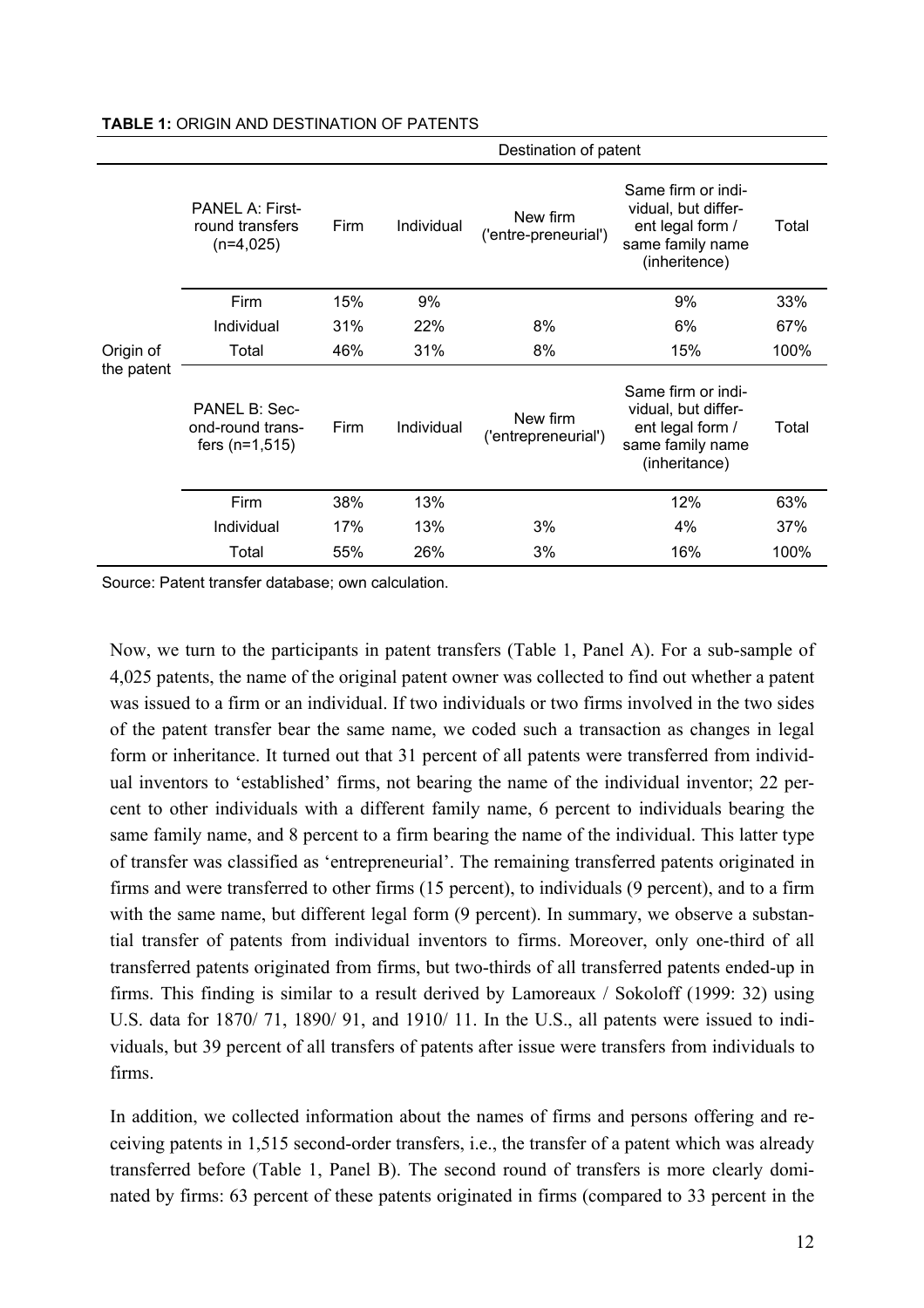first round) and 70 percent ended up in firms (compared to 63 percent in the first round). In the second round, 38 percent of transactions are from one firm to another, 12 percent are changes related to changes in the legal form of an enterprise, and 13 percent refer to the transfer of a patent from a firm to an individual. Individuals, on the other hand, transferred patents to established firms (17 percent), to entrepreneurial firms (3 percent), to other individuals (13 percent), or as an inheritance (4 percent).

In Table 2, we track the structure of transactions over time by breaking the whole period into three equally long sub-periods: 1884-1893 (Table 2, Panel A), 1894-1903 (Table 2, Panel B), and 1904-1913 (Table 2, Panel C). It turns out that firm-to-firm transfers became more important over time, whereas individual-to-individual transfers declined. The share of firm-to-firm transfers increased from 10 percent during 1884-93 to 19 percent between 1904 and 1913, whereas the share of individual-to-individual transfers declined from 26 percent during 1884- 93 to about 21 percent thereafter. Moreover, the share of transfers from individual inventors to firms first increased from 34 percent during 1884-93 to 38 percent during 1894-1903 before it declined to 22 percent during 1904-13. Furthermore, transfers related to entrepreneurial activity declined from 9 percent during 1884-93 to only 6 percent during 1904-13. In summary, firms became more important over time. Between 1884 and 1893, 24 percent of all patents originated in firms and 62 percent of the patents ended-up in firms. Between 1904 and 1913, firms offered 43 percent of all patents and received 61 percent of them. Thus, supply and demand of patents increasingly became a B2B activity. This development mirrors the decline of the Schumpeterian inventor demonstrated by Lamoreaux and Sokoloff (2005) for the U.S. at the turn of the  $20<sup>th</sup>$  century.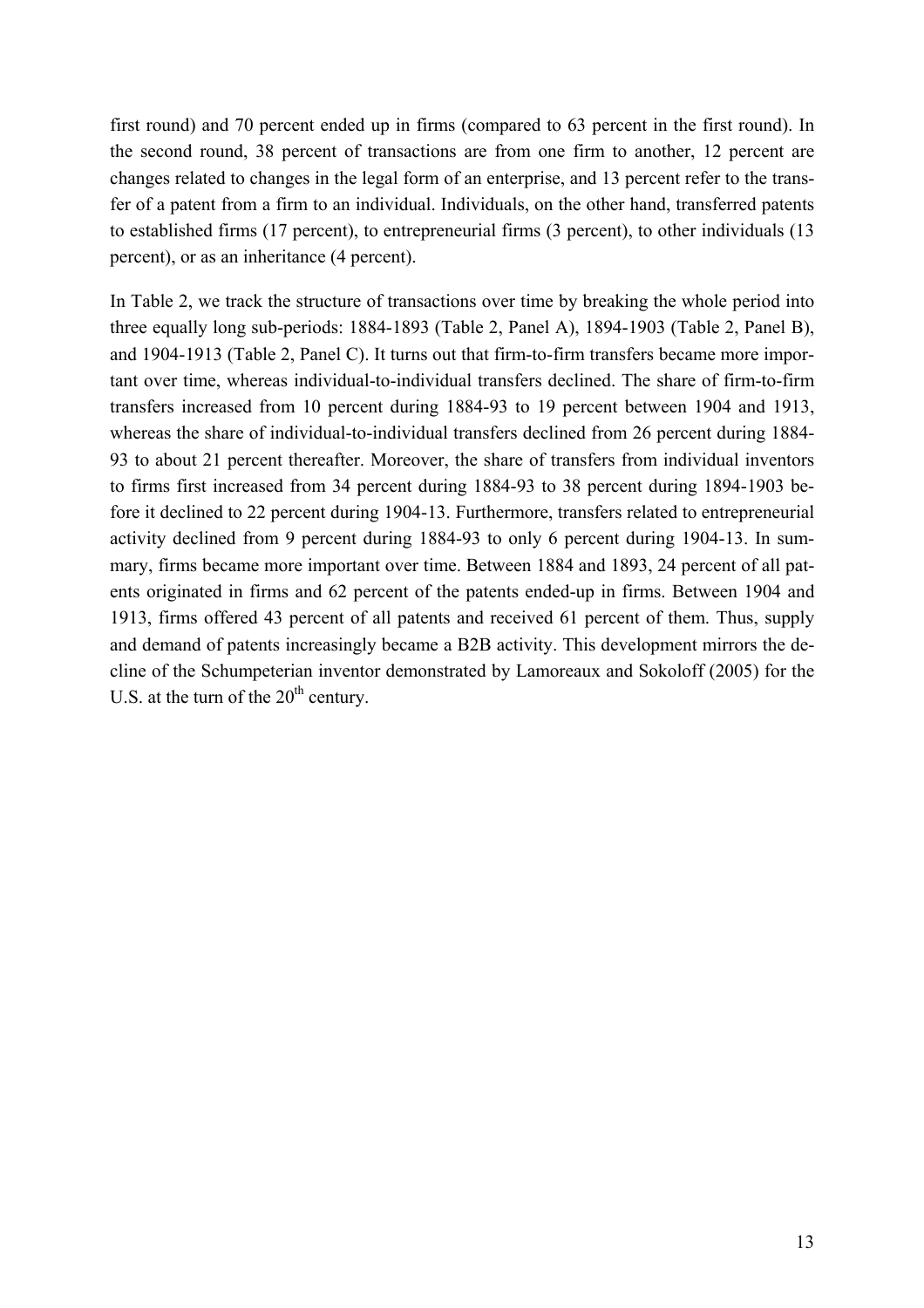|                         | TABLE 2: ORIGIN AND DESTINATION             | OF PATENTS |            |                                   |                                                                                            |       |
|-------------------------|---------------------------------------------|------------|------------|-----------------------------------|--------------------------------------------------------------------------------------------|-------|
|                         |                                             |            |            | Destination of patent             |                                                                                            |       |
|                         | between 1884 and 1893<br>PANEL A: Transfers | Firm       | Individual | New firm ('entre-<br>preneurial') | different legal form / same fam-<br>Same firm or individual, but<br>ily name (inheritance) | Total |
|                         | Firm                                        | 10%        | 5%         |                                   | 9%                                                                                         | 24%   |
|                         | Individual                                  | 34%        | 26%        | 9%                                | 7%                                                                                         | 76%   |
|                         | Total                                       | 44%        | 31%        | 9%                                | 16%                                                                                        | 100%  |
|                         | between 1894 and 1903<br>PANEL B: Transfers | Firm       | Individual | New firm ('entre-<br>preneurial') | different legal form / same fam-<br>Same firm or individual, but<br>ily name (inheritance) | Total |
| Origin of the<br>patent | Firm                                        | 12%        | 5%         |                                   | 8%                                                                                         | 25%   |
|                         | Individual                                  | 38%        | 23%        | 8%                                | 6%                                                                                         | 75%   |
|                         | Total                                       | 50%        | 28%        | 8%                                | 14%                                                                                        | 100%  |
|                         | between 1904 and 1913<br>PANEL C: Transfers | Firm       | Individual | New firm ('entre-<br>preneurial') | different legal form / same fam-<br>Same firm or individual, but<br>ily name (inheritance) | Total |
|                         | Firm                                        | 19%        | 15%        |                                   | 9%                                                                                         | 43%   |
|                         | Individual                                  | 27%        | 19%        | 6%                                | 5%                                                                                         | 573%  |
|                         | Total                                       | 46%        | 34%        | 6%                                | 14%                                                                                        | 100%  |
|                         |                                             |            |            |                                   |                                                                                            |       |

Source: Patent transfer database; own calculation. Source: Patent transfer database; own calculation.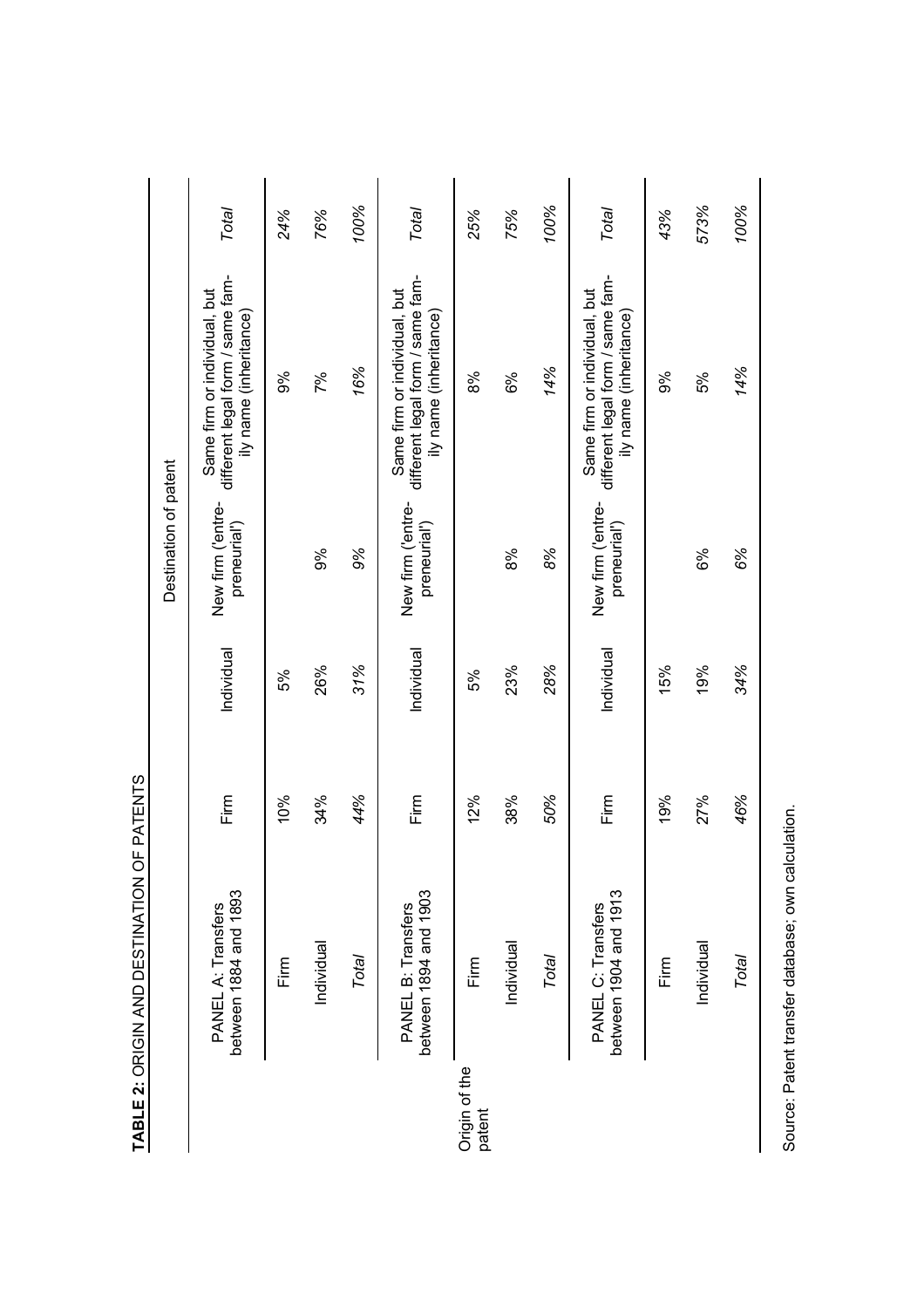# **IV. Econometric evaluation**

The microeconomic patent transfer model proposed by Serrano (forthcoming) offers several hypotheses that can be confronted with the available historical data. Serrano extends the seminal patent renewal model proposed by Schankerman and Pakes (1986). In their model, the owner of a patent is faced with the choice between renewing and not renewing the patent for another period of protection. Extending the protection comes at the cost of the renewal fee, whereas not extending the protection implies forgoing potential future monopoly profits. A patent owner will extend the protection if the expected return is higher than the fees. Serrano extends this model by a third dimension: selling the patent to another person. Obviously, the buyer of the patent must differ in some respect form the seller of the patent, i.e., by having different expectations regarding the future profits or by owning different complementary assets to exploit the patent. A main prediction of this model is a negative relationship between the age of a patent and its trading probability. Intuitively, a newer patent offers a longer period of monopoly protection and should thus be more valuable on average. In addition, a classical lemons problem could occur on the patent market: why should an inventor sell a valuable patent instead of exploiting it himself? Thus, only lemons might be offered by inventors and the patent market might break down. Serrano highlights one signalling mechanism to prevent market breakdown: a patent that was traded before was already screened by the market and should consequently have a higher quality than the average patent. In a way, however, this is a circular argument, since the second buyer of the patent might question the quality of a patent first acquired and then again sold by the first buyer.

We asses if the central assumption of Serrano's model is reflected in our historical data: are patents transferred to economic actors having better complementary assets to exploit the patent than the original owner? Since the set of complementary assets is unobserved, we make the additional assumption that firms have better complementary assets than individual inventors. Consequently, patents should be transferred from individual inventors to firms. We have presented evidence supporting this assumption in Tables 1 and 2. Moreover, firms might also transfer patents to other firms having better complementary assets resulting in a higher option value of the patent. In addition, a central prediction of Serrano's model is the positive signal of a past patent transfer: transferred patents were screened and the positive result of the screening process is a signal of the high quality of a patent.

To start with, we investigate the determinants of the probability of a patent being transferred at all. According to Serrano's model, more valuable patents and patents issued to agents lacking complementary assets to exploit the patent should be more likely to be transferred.<sup>13</sup> Yet, a key variable, i.e., the value of a patent, is not known ex ante. Thus, we assume that all agents have

<sup>-</sup>13 Similar investigations based on modern or historical data are unavailable. Khan (2005: 156) provides a probit estimation of the probability of a patent being assigned at issue, whereas we investigate the probability of a patent being assigned after issue.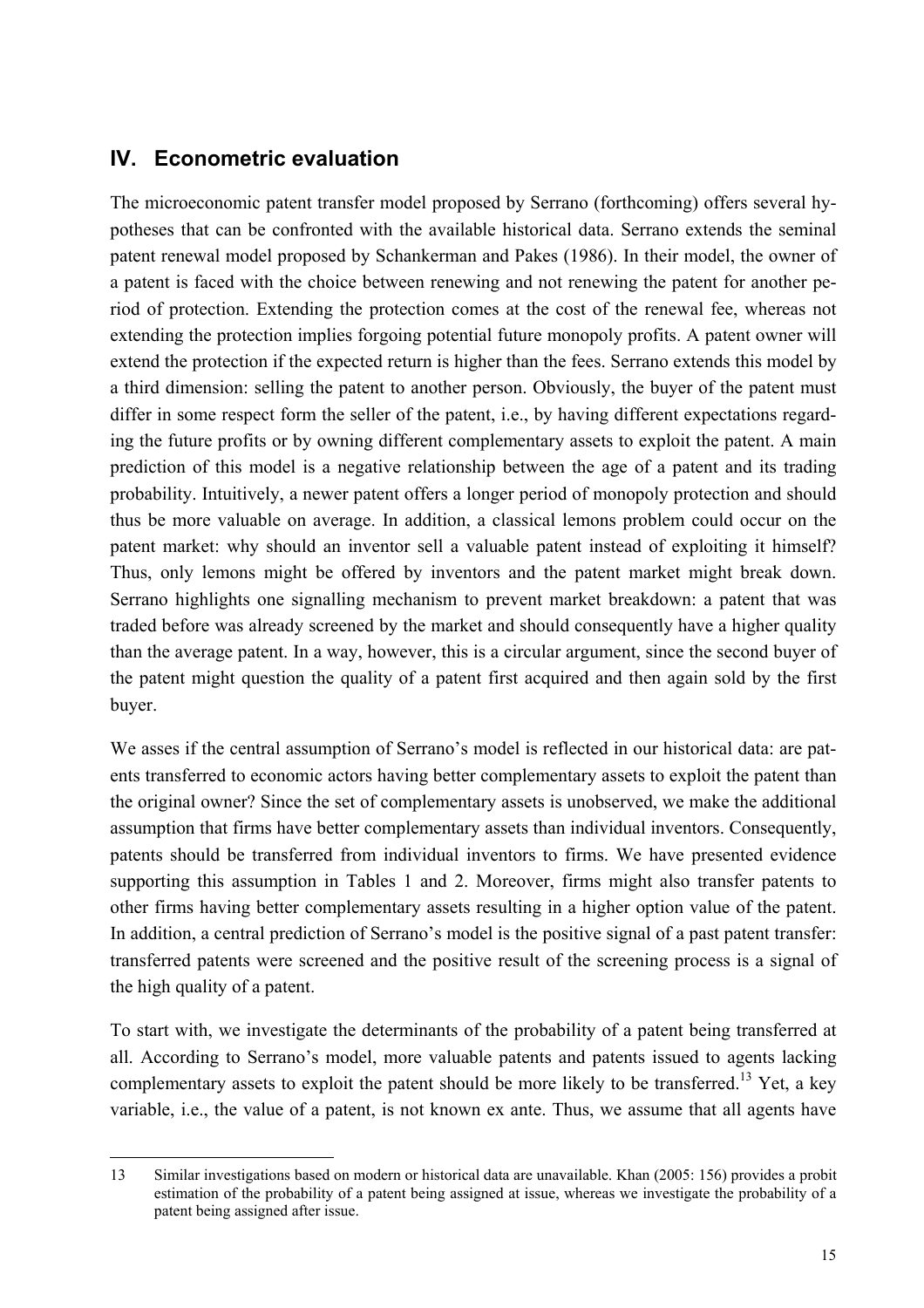correct expectations over the patent value and that the true patent value is reflected in the cumulated patent fees paid during the lifetime of a patent.

Table 3 presents the results of a standard probit regression using a five percent random sample of all patents granted in 1890, 1900, and 1910. The dependent variable is a zero-one coded dummy variable taking the value of one if a patent was transferred during its lifespan and zero otherwise. Explanatory variables are the log of the cumulated patent fees paid over the lifetime of a patent; a dummy variable taking the value of one if the patent was granted to an individual inventor; a dummy variable taking the value of one if the patent was granted to more than one patentee (joint-patenting); a dummy variable taking the value of one if the patent was granted to a foreigner; a dummy variable taking the value of one if the patent was transferred during the third year of its existence; and dummy variables for each of the three cross-sections (1890, 1900, 1910).

### **TABLE 3:** PROBABILITY THAT A PATENT WAS TRANSFERRED

|                                                            | Parameter estimates |                | Marginal effects |         |
|------------------------------------------------------------|---------------------|----------------|------------------|---------|
|                                                            | Coefficient         | p-value        | Coefficient      | p-value |
| Log (Cumulated fees paid over the<br>lifetime of a patent) | 0.382               | 0.000          | 0.022            | 0.000   |
| Patentee is an individual                                  | $-0.065$            | 0.644          | $-0.004$         | 0.655   |
| Patent was granted to more than one<br>patentee            | 0.255               | 0.176          | 0.018            | 0.259   |
| Patent was granted to a foreigner                          | -0.056              | 0.682          | $-0.003$         | 0.676   |
| Patent is in 3 <sup>rd</sup> year of protection            | 0.035               | 0.848          | 0.002            | 0.851   |
| 1890 Cross section dummy                                   | 1.022               | 0.000          | 0.091            | 0.000   |
| 1900 Cross section dummy                                   | 0.861               | 0.000          | 0.076            | 0.000   |
| 1910 Cross section dummy                                   | -4.663              | 0.000          | $-0.971$         | 0.000   |
| McFadden pseudo R <sup>2</sup>                             |                     | 0.185          |                  |         |
| Fraction correctly predicted                               |                     | 0.949          |                  |         |
| Chi-square test (p-value)                                  |                     | 116.82 (0.000) |                  |         |
| Number of observations                                     |                     | 1,558          |                  |         |

DEPENDENT VARIABLE: DUMMY VARIABLE TAKING THE VALUE OF ONE IF THE PATENT WAS TRANSFERRED

*Method: Probit regression. Marginal effect for dummy variables is calculated as probability of x=1 less probability of x=0.* 

We expect that more valuable patents have a higher probability of being transferred. Furthermore, the German patent law prescribed the application of a patent within three years after grant. Thus, we expect a significantly higher transfer probability of patents during their third year of existence. Moreover, from the construction of the data, we expect a significantly lower trading probability for patents granted in 1900 and especially for those granted in 1910 since transfers are only registered until 1913.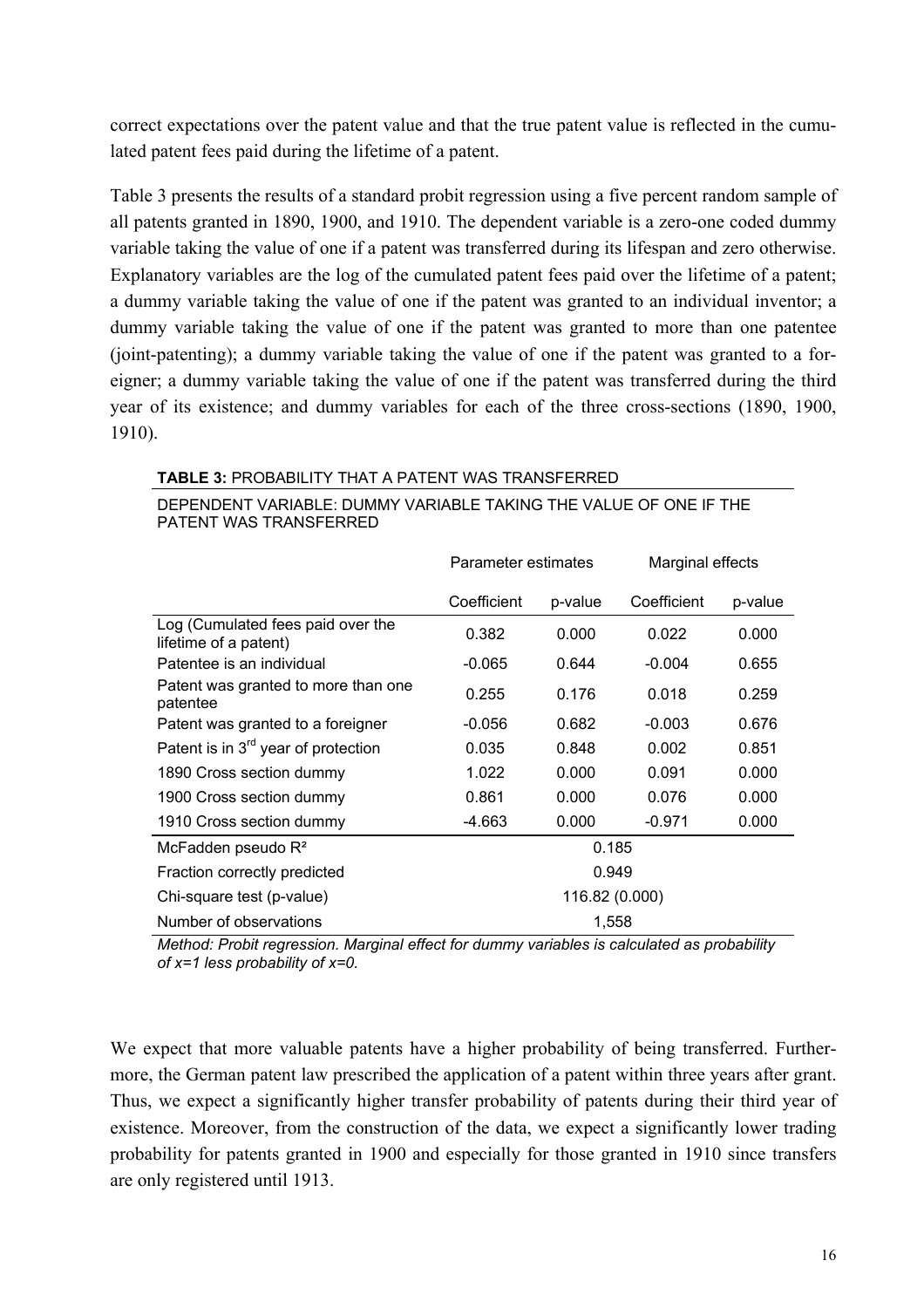The results presented in Table 3 show that our econometric specification explains about 18.5 percent of the variation in the data and that close to 95 percent of the outcomes are correctly predicted. We find that more valuable patents have a higher transfer probability. An increase of the (correctly expected) patent value of one percent increases the probability of a patent being transferred by about 0.022 percent. Thus, the marginal effect has the correct sign and is statistically significant. However, the marginal effect is small, even if the jumps of the cumulated patent fees are large in percentage terms. For example, extending the patent protection from the third to the fourth year of protection increases the cumulated fees from 200 Mark to 350 Mark, i.e., by 75 percent. Thus, the probability of patent transfer increases by about 1.7 percent.

In contrast to our expectations, a patent granted to an individual inventor does not have a significantly higher transfer probability. In addition, the fact that a patent was issued to more than one patentee or to a foreigner did not affect the transfer probability. Finally – and as expected – patents issued in 1910 have a significantly lower transfer probability. This is, however, induced by the construction of the data and not by economic fundamentals.

Regression equations (1) and (2) formalize other basic insights of Serrano's model. Regressions (1) and (2) and the results presented in Tables 4 and 5 are based on information about transferred patents only. The dependent variable in regressions (1) and (2) is a measure of patent value. More specifically, we employ the amount of patent fees paid after the transfer of a patent as a proxy for its value.<sup>14</sup> If a patent has a value for the acquiring agent, the agent will be willing to pay the patent fees to get monopoly profits or to keep the option for future monopoly profits.

A set of patent-specific dummy variables is used on the right-hand side of the regression. Dummy variables indicating if the transfer was firm-to-firm, firm-to-private, private-to-firm or entrepreneurial are used. From theory, we expect that patents transferred from an individual inventor to a firm or from one firm to another firm have a higher value than the average transferred patent since the patent should be transferred to an agent possessing better complementary assets. Thus, we expect a significantly positive regression coefficient. In addition, we expect that the coefficient related to an inheritance transfer is insignificant since this transfer is not motivated by an economic cause. On the other hand, patents transferred in course of the change of the legal type of enterprise should have a significantly higher value since the new type of enterprise typically has better economic characteristics, e.g., limited liability or easier access to finance. Moreover, we look at the geographic, cultural, and legal distance between the two parties by including a dummy variable taking the value of one if the patent was transferred to a foreign agent. Furthermore, we account for the overall legal security of patents by including the number of patent cases put to the courts during the year of transfer per 1,000 valid patents as an explanatory variable. A high number of court cases could indicate insecurity of patent rights and should thus have a negative impact of the value of transferred patents. Equations (1) and (2) show the regression equations:

j

<sup>14</sup> Using the total cumulated fees, i.e., fees paid before and after the transfer, does not change the results.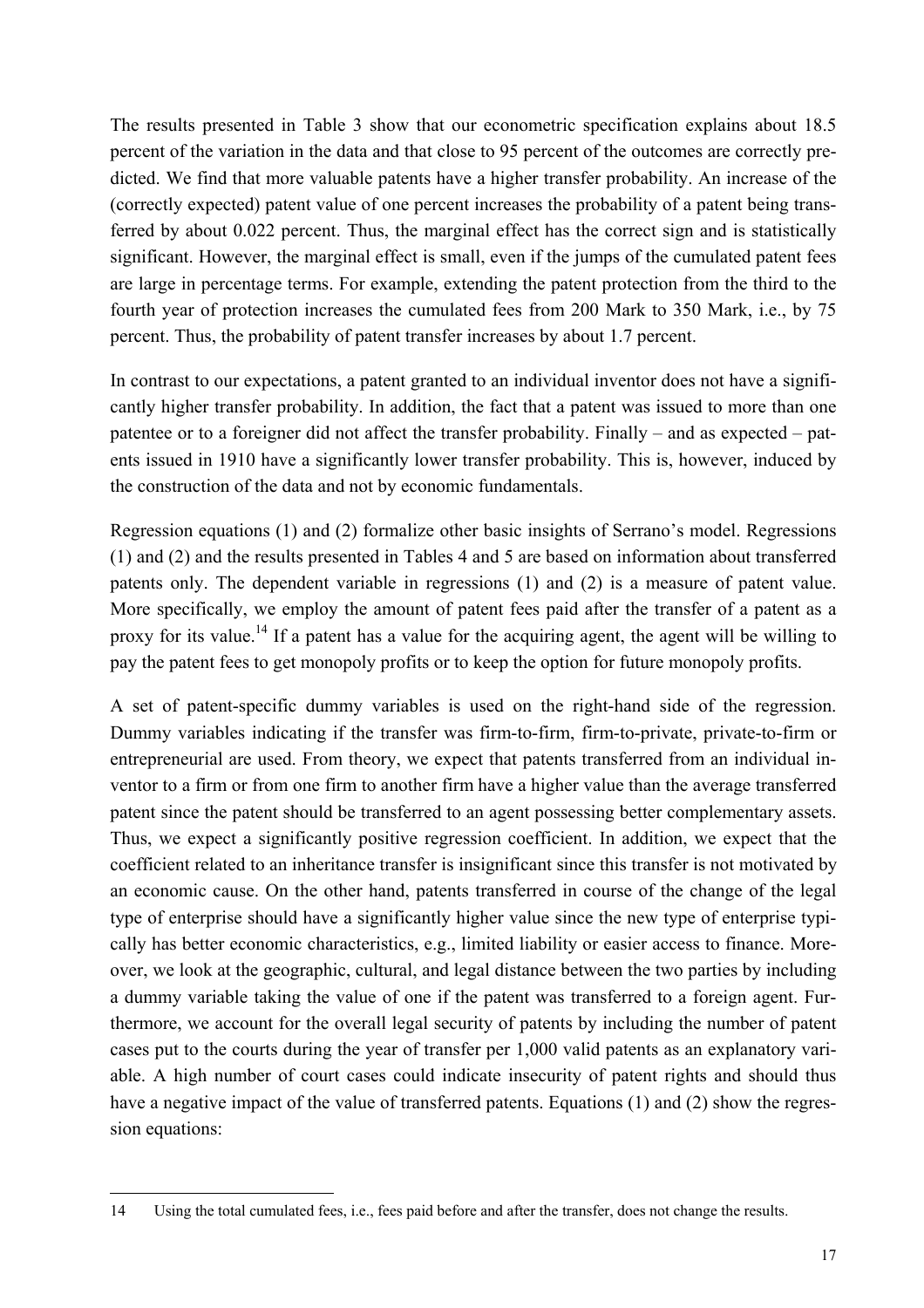(1) 
$$
V_i = a_0 + b'x_i + \delta c_t + u_k + \varepsilon_{i,t}
$$
  
\n(2)  $V_i = \alpha_0 + \beta' x_i + \gamma c_t + \mu_{i,k} + \lambda_{i,\tau} + \rho_{i,t}$ 

In equations (1) and (2),  $V_i$  is a the amount of patent fees in Marks paid for patent i after the transfer. The vector of coefficients to be estimated using OLS (the fixed effects models) or GLS (the random effects models) is denoted by b' and  $\beta'$ , respectively. The vector  $x_i$  of explanatory variables includes the above mentioned patent specific dummy variables. Moreover, δ and γ measure the effect of the number of patent court cases during the period t of the patent transfer. The normally distributed error terms  $\varepsilon_{i,t}$  and  $\rho_{i,t}$  should be uncorrelated with the other righthand-side variables; otherwise, an instrumental variables estimator would be appropriate.<sup>15</sup> Equation (1) is a standard random effects estimator with an overall constant term  $a_0$  and a technology-group specific disturbance term  $u_k$ . Equation (2) is a two-factor fixed effects model with an overall constant  $\alpha_0$ , a technology group specific fixed effect  $\mu_{i,k}$  and a year-of-grant specific fixed effect  $\lambda_{i,\tau}$ .

Table 4 displays the results of the regressions based on 4,014 observations of patents granted and transferred one time between 1884 and 1913 is employed. The regression results shows that our estimation approach yields a jointly significant result and explains about 37.6 percent of the variation in the data. Moreover, a Hausman test rejects the random effects model in favour of a fixed effects model. In addition, unreported likelihood ratio tests and F-tests show that a twofactor fixed effects model is superior to one-way fixed effects models or simple OLS without technology- and / or period specific fixed effects. Consequently, our interpretation focuses on the two-way fixed effects model.

j

<sup>15</sup> A regression of the residuals of equations (1) and (2) on the explanatory variables of these regressions shows that the residuals and the right-hand side variables are uncorrelated. This suggests that an instrumental variables estimator is not necessary and that the coefficients are unbiased and consistent.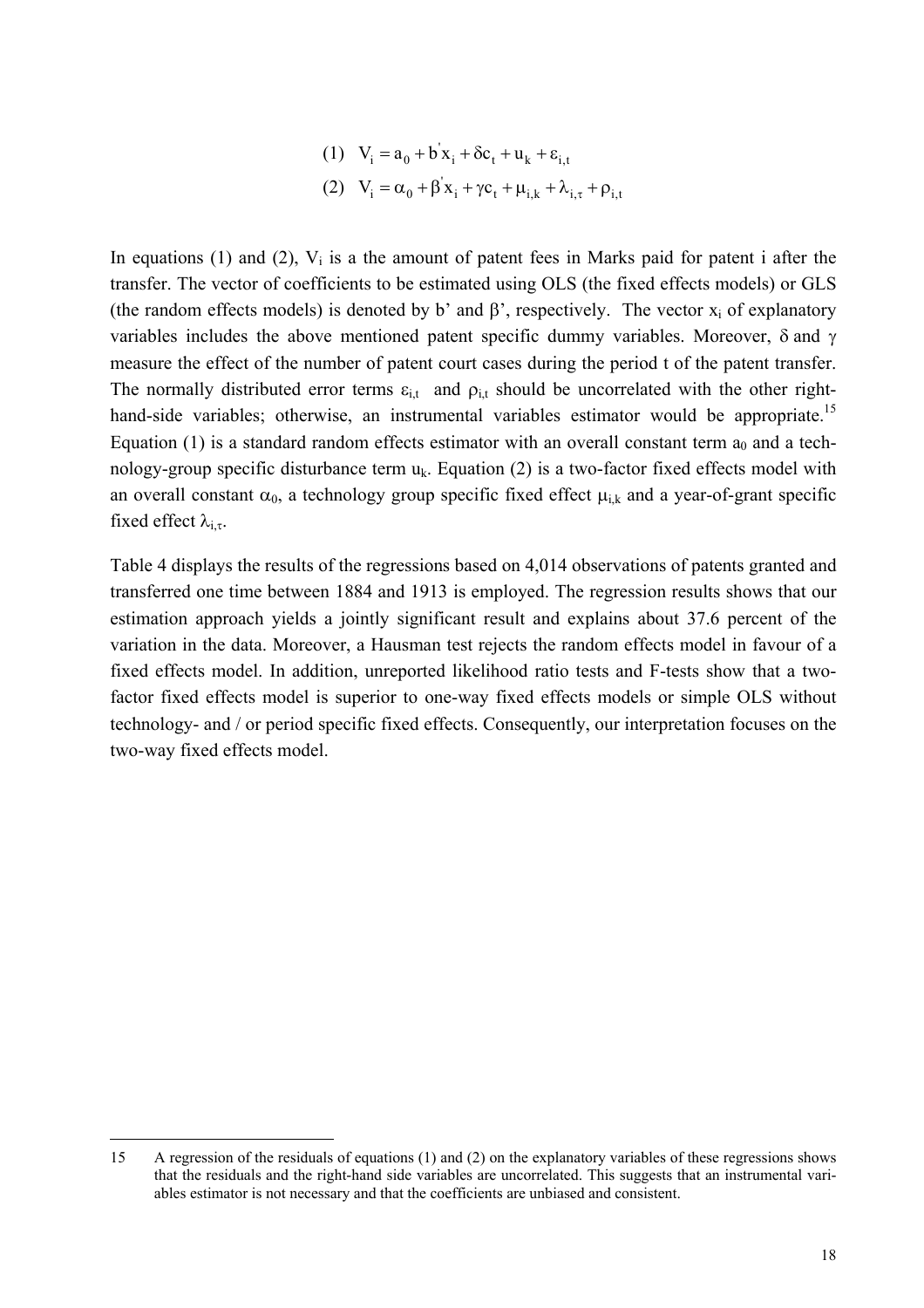#### **TABLE 4:** THE VALUE OF TRANSFERRED PATENTS

|                                                                          | Two-Way-Fixed effects<br>model |         | Random effects model |         |
|--------------------------------------------------------------------------|--------------------------------|---------|----------------------|---------|
|                                                                          | Coefficient                    | p-value | Coefficient          | p-value |
| Firm-to-firm transfer                                                    | 379.01                         | 0.000   | 371.58               | 0.000   |
| Private-to-firm transfer                                                 | 222.49                         | 0.000   | 226.93               | 0.000   |
| Firm-to-private transfer                                                 | 61.52                          | 0.340   | 38.97                | 0.543   |
| Inheritance                                                              | $-150.38$                      | 0.036   | $-144.30$            | 0.043   |
| Firm changing legal form                                                 | 341.69                         | 0.000   | 328.13               | 0.000   |
| Entrepreneurial                                                          | 392.66                         | 0.000   | 381.79               | 0.000   |
| Transfer to foreign owner                                                | $-27.90$                       | 0.481   | $-29.10$             | 0.460   |
| Court decisions per 1,000 valid pat-<br>ents during the year of transfer | $-119.89$                      | 0.003   | $-36.70$             | 0.337   |
| Constant                                                                 | 1,184.38                       | 0.000   | 1,467.10             | 0.000   |
| Hausman-Test (p-value)                                                   |                                | 0.000   |                      |         |
| adjusted $R^2$                                                           |                                | 0.376   |                      |         |
| F-Test (p-value)                                                         |                                | 0.000   |                      |         |
| Number of observations                                                   |                                | 4,014   |                      |         |

#### DEPENDENT VARIABLE: FEES PAID AFTER TRANSFER, IN MARKS

*Method: Two-way fixed effects OLS and random effects GLS, respectively. Based on all patents transferred one time during the period 1884 to 1913.* 

The constant shows that 1,184 Marks were paid as patent fees after the transfer for the average transferred patent. As expected from theory, if a patent was transferred from a firm to another firm or if a patent was transferred from an individual to a firm, another 379 Marks and 222 Marks, respectively, were paid. Patents were transferred to economic agents possessing better complementary assets to exploit the patent and this resulted into higher fee payments to keep up the monopoly option. Moreover, valuable patents were transferred if a firm changed its legal form or if an individual transferred a patent to a newly-established, entrepreneurial, firm. In the former case, 342 Marks were additionally paid as patent fees; in the latter case the additional amount of fees was 393 Marks. Moreover, a high ratio of court decisions regarding patent infringements during the year of transfer are correlated with lower patent fees paid for patents transferred during this year. This suggests that insecurity about property rights negatively affected the willingness to pay fees after the transfer. In addition, if a patent was transferred as an inheritance, the cumulated fees paid after inheritance were significantly lower than for the average transferred patent. This could indicate that the patent had no economic value and was only kept by the inventor out of curiosity. Finally, transfers to foreign owners and transfers from firms to individuals do not differ from the average patent transferred.

In Table 5, we test one of Serrano's main propositions, i.e. that the first transfer of a patent is a positive signal for the patent value. Consequently, patents that were transferred more than one time should have a higher value than patents that were only transferred once. We assess this hypothesis by adding a dummy variable taking the value of one if a patent was transferred more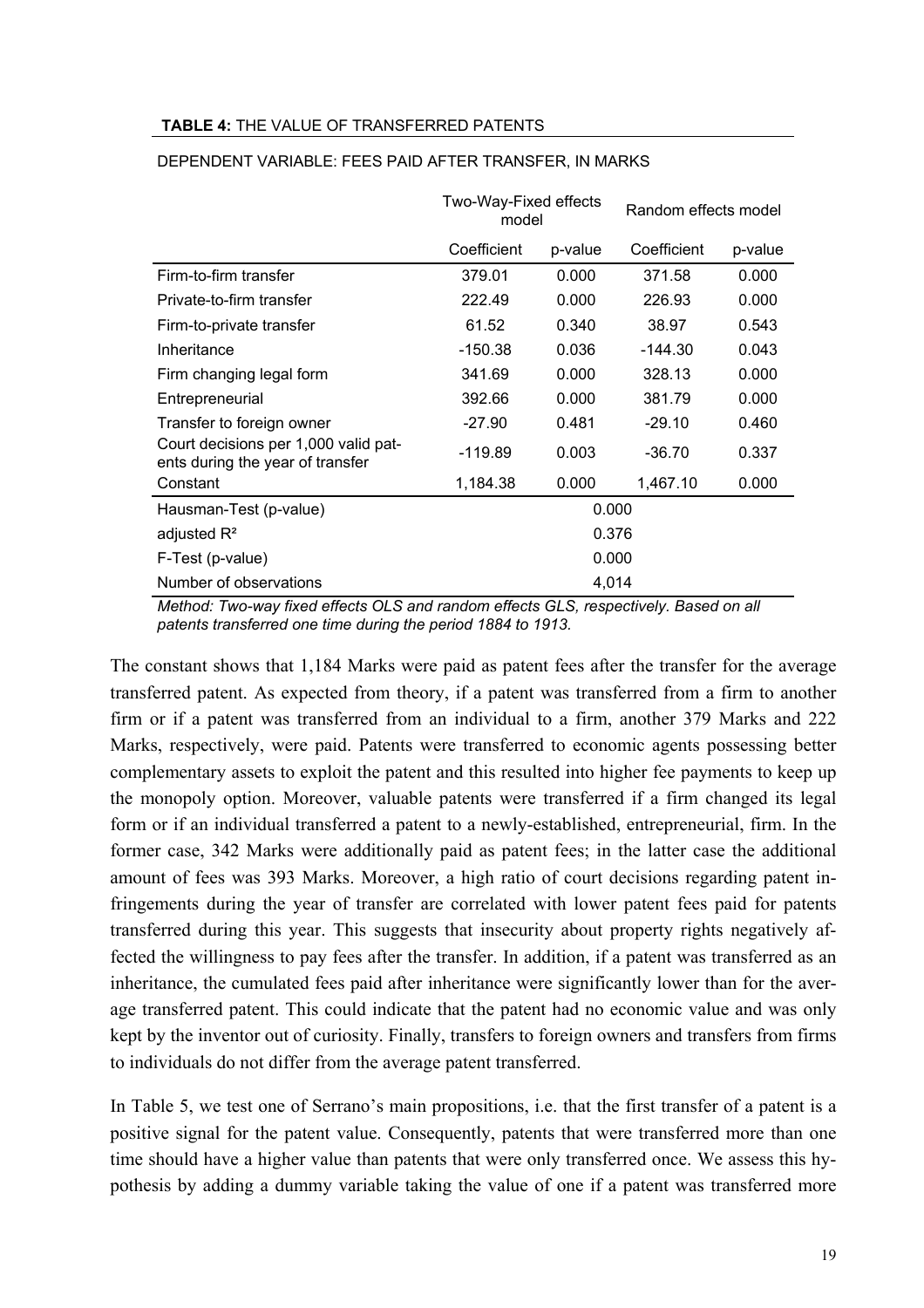than one time. Furthermore, Serrano implicitly assumes that the screening of the buyer during the first round is the source of the positive signal. We test if different types of first-round transfers affect the screening quality by generating a set of interaction effects, i.e., we multiply the double transfer dummy with the dummies for firm-to-firm, firm-to-private etc. transfers. The results do not support Serrano's signalling theory. The dummy variable "Patent was transferred twice" is statistically insignificant and slightly negative. Moreover, all interaction effects are insignificant. On the other hand, the additional variables do not affect the point estimates for the variables included into our baseline specification (see Table 4). Thus, we cannot confirm that twice transferred patents were significantly more valuable than patents that were transferred only once.

#### **TABLE 5:** THE VALUE OF PATENTS: THE SECOND ROUND IMPACT

|                                                                          | Two-Way-Fixed effects<br>model |         | Two-Way-Fixed effects<br>model |         |
|--------------------------------------------------------------------------|--------------------------------|---------|--------------------------------|---------|
|                                                                          | Coefficient                    | p-value | Coefficient                    | p-value |
| Firm-to-firm transfer                                                    | 370.59                         | 0.000   | 377.08                         | 0.000   |
| Private-to-firm transfer                                                 | 214.21                         | 0.000   | 219.93                         | 0.000   |
| Firm-to-private transfer                                                 | 56.94                          | 0.391   | 61.62                          | 0.353   |
| Inheritance                                                              | $-170.18$                      | 0.020   | $-150.27$                      | 0.037   |
| Firm changing legal form                                                 | 337.66                         | 0.000   | 343.63                         | 0.000   |
| Entrepreneurial                                                          | 390.27                         | 0.000   | 401.56                         | 0.000   |
| Transfer to foreign owner                                                | $-28.70$                       | 0.468   | $-27.78$                       | 0.491   |
| Patent was transferred twice                                             | $-52.45$                       | 0.694   | 45.44                          | 0.735   |
| Firm-to-Firm and twice transferred                                       | 178.21                         | 0.454   | 91.41                          | 0.701   |
| Private-to-Firm and twice transferred                                    | 204.00                         | 0.296   | 115.03                         | 0.556   |
| Firm-to-private and twice transferred                                    | 53.73                          | 0.826   | $-43.95$                       | 0.857   |
| Inheritance and twice transferred                                        | 650.57                         | 0.119   |                                |         |
| Entrepreneurial and twice transferred                                    |                                |         | $-363.39$                      | 0.357   |
| Court decisions per 1,000 valid pat-<br>ents during the year of transfer | -122.62                        | 0.002   | $-123.22$                      | 0.002   |
| Constant                                                                 | 1,193.40                       | 0.000   | 1,188.49                       | 0.000   |
| Adjusted $R^2$                                                           | 0.375                          |         | 0.375                          |         |
| F-Test (p-value)                                                         | 0.000                          |         | 0.000                          |         |
| Number of observations                                                   |                                | 4,014   |                                |         |

### DEPENDENT VARIABLE: FEES PAID AFTER TRANSFER, IN MARKS

*Method: Two-way fixed effects OLS. Based on all patents transferred during the period 1884 to 1913.*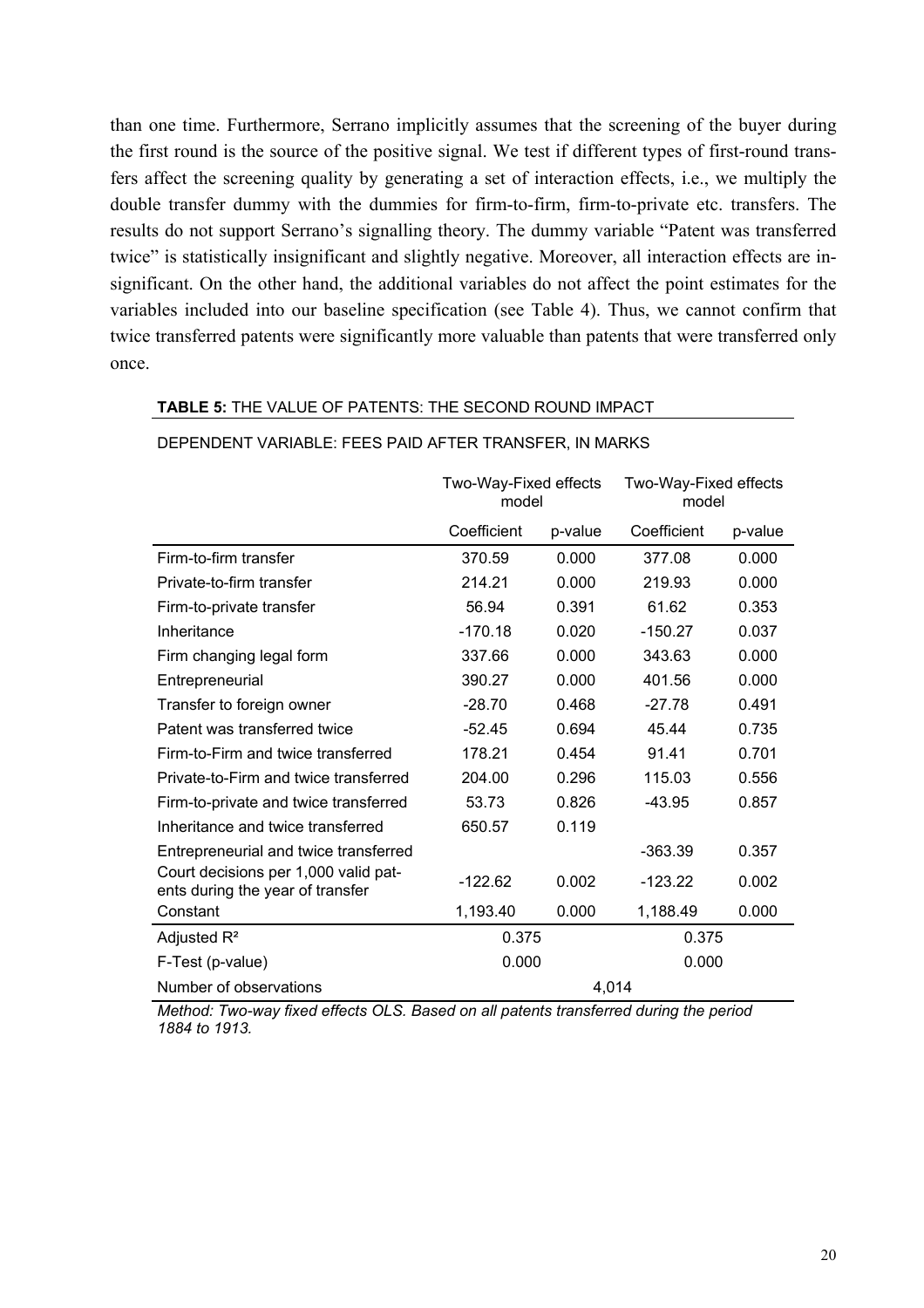# **V. Conclusion**

After the enactment of the first unified German patent law in 1877, a substantial number of patents were transferred. Between 1884 and 1913, more than 18,000 patents were transferred at least once. This equals about 8.3 percent of all patents issued during this period. Consequently, the fraction of German patents transferred at the turn of the  $20<sup>th</sup>$  century was substantially smaller than the fraction of U.S. patents transferred during the same era, but nearly as high as in today's United States. In Germany, about two-thirds of the patent transfers were sealed during the first three years after issue of a patent and the patents transferred were – on average – substantially more valuable than the average patent issued in Germany during that period: the average lifetime of a transferred patent was about 7.7 years, whereas the mean lifetime of all patents was only 4.6 years. During the 1880s transfers from individual inventors to firms dominated, whereas later on firm-to-firm transactions dominated. Therefore, we observe – like in the United States during the same period – the decline of the Schumpeterian individual inventor.

Furthermore, we can partly support Serrano's (forthcoming) patent transfer model. On the one hand, we show that transferred patents were more valuable than the average patent and that patents were often transferred to agents who were more likely in the possession of better complementary assets. Moreover, we show that the probability that a patent was transferred at all was – slightly – increasing in its value. On the other hand, the first patent transfer cannot be taken as a positive signal for the quality of a patent, since the average quality of patents transferred only once and those transferred more than once was identical.

In summary, the emergence of patent transfers during the late  $19<sup>th</sup>$ - and early  $20<sup>th</sup>$ - century in Germany should have improved the allocation of technical knowledge in the economy. Consequently, the establishment of sound intellectual property rights in 1877 might have contributed to the rise of the modern industries forming the core of Germany's second industrial revolution at the turn of the  $20<sup>th</sup>$  century. Yet, this speculative hypothesis is left for future research based on the extensive data set described in the current article.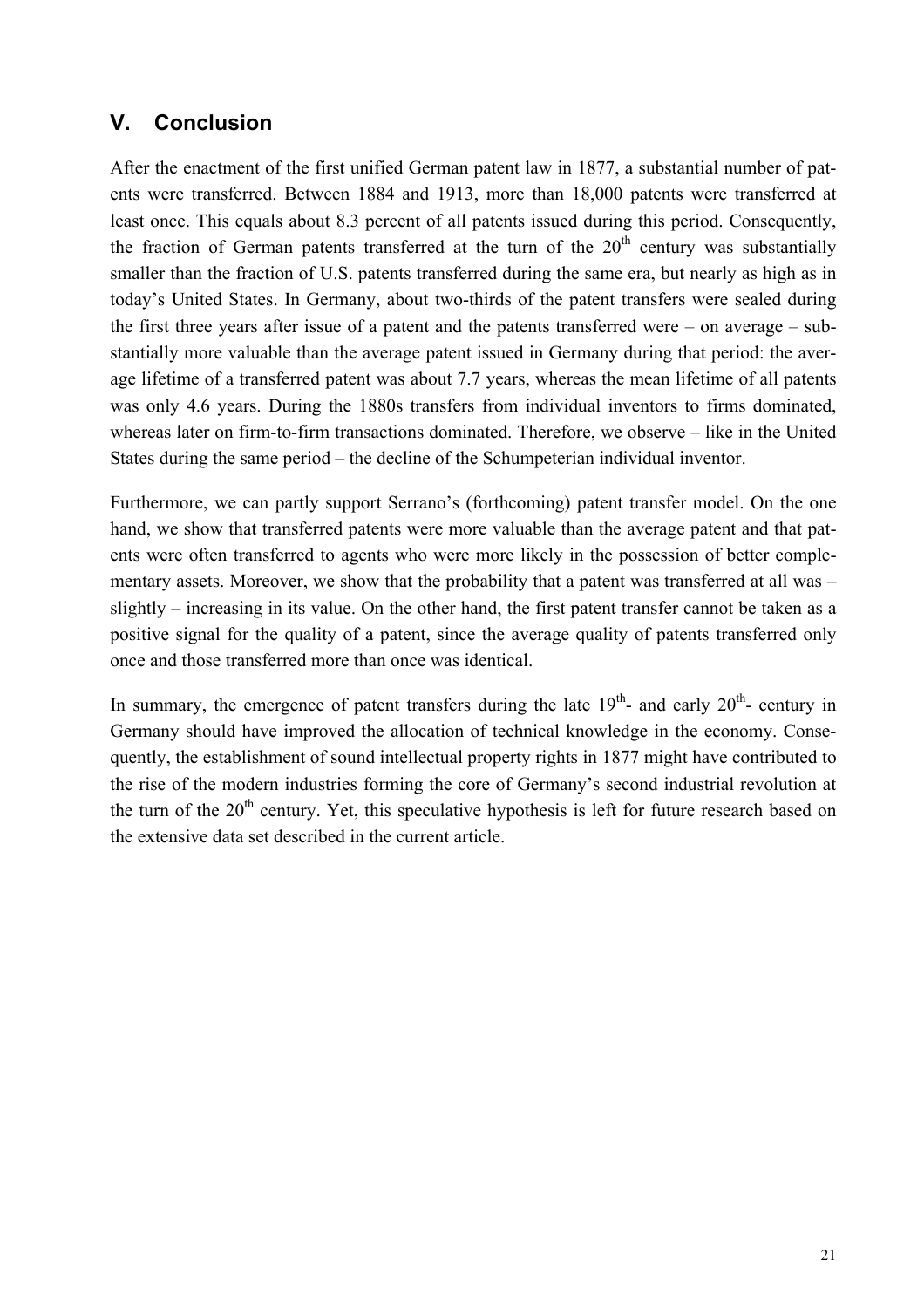# **References**

Anand, B.T. and Khanna, T. (2000) The structure of licensing contracts Journal of Industrial Economics, 48, 103-135

Baten, J., Spadavecchia, A., Streb, J., and Yin, S. (2007)

 What made south-western German firms innovative around 1900? Assessing the importance of intra- and inter-industry externalities Oxford Economic Papers, 59, Special Issue, i105-i126

Burhop C. (2009)

 Pharmaceutical research in Wilhelmine Germany: The case of E. Merck Forthcoming, Business History Review

Burhop, C. and Lübbers, T. (2008)

 Incentives and innovation? R&D management in Germany's high-tech industries during the second industrial revolution Max-Planck-Institute for Research on Collective Goods, Preprint 2008/38

#### Burhop, C. and Wolff, G.B. (2005)

 A compromise estimate of German net national product, 1851-1913, and its implications for growth and the business cycle Journal of Economic History, 65, 613-657

# Cameron, R. and Nael, L. (2003)

 A concise economic history of the world from Palaeolithic times to the present 4th Edition, Oxford, Oxford University Press

# Church, R. and Tansey, E.M. (2007)

 Burroughs, Wellcome & Co.: Knowledge, trust, profit, and the transformation of the British pharmaceutical industry Crucible Books, Lancaster

### Erker, P. (1990)

 Zur Geschichte der Industrieforschung in den europäischen und amerikanischen Elektrokonzernen, 1890-1930 Zeitschrift für Unternehmensgeschichte, 35, 73-94

### Griliches, Z. (1990)

 Patent statistics as economic indicators: A survey Journal of Economic Literature, 28, 1661-1707

- Grupp, H., Dominguez-Lacasa, I., and Friedrich-Nishio, M. (2002) Das deutsche Innovationssystem seit der Reichsgründung Physica-Verlag, Heidelberg
- Hounshell, D.A. and Smith, K.A. (1988) Science and corporate strategy: DuPont R&D, 1902-1980 Cambridge University Press, Cambridge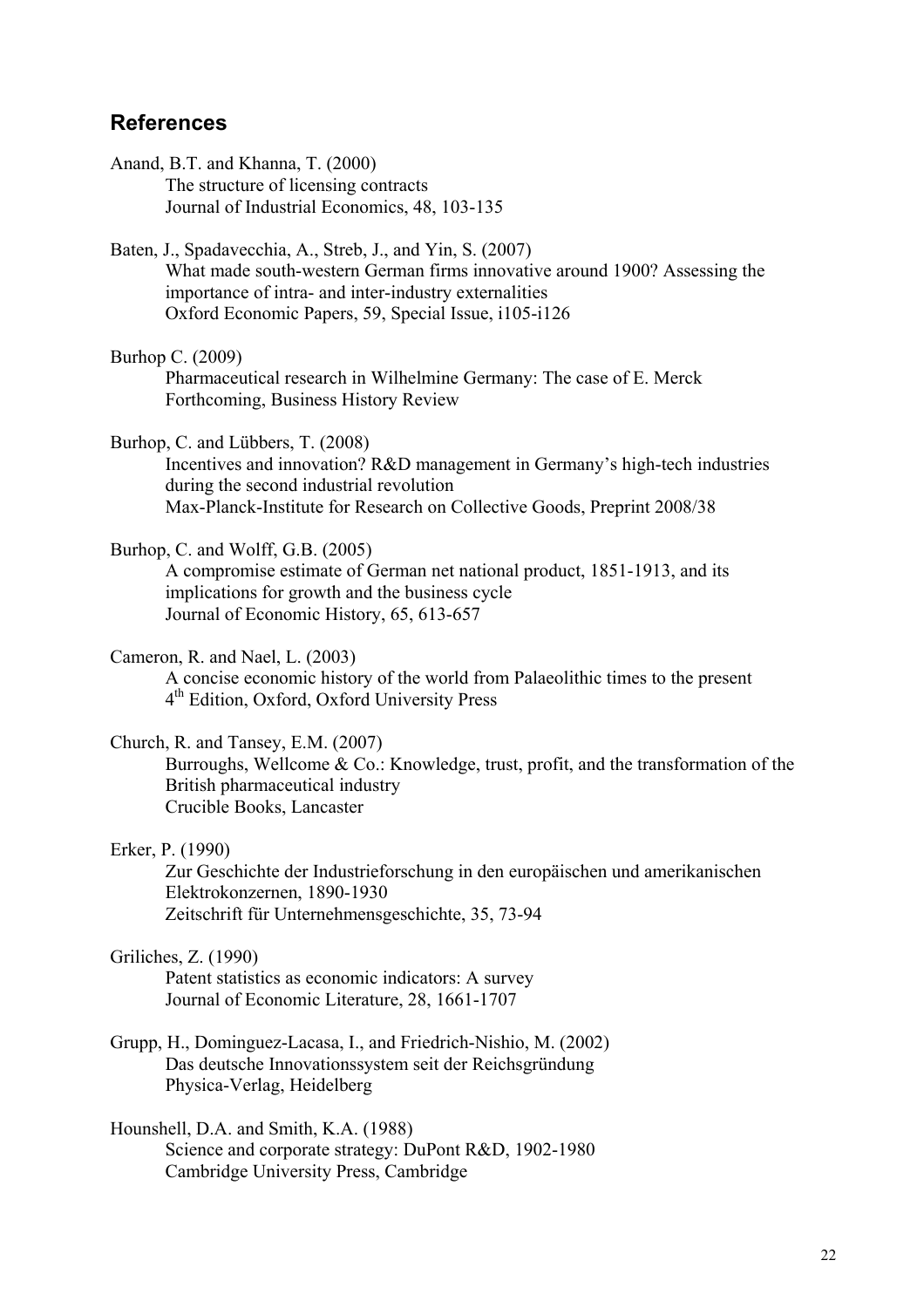Kaiserliches Patentamt (various years)

 Verzeichnis der im Jahre […] ertheilten und noch in Kraft befindlichen Patente Carl Heymann, Berlin

Kaiserliches Patentamt, Jahrbuch (1914) Blatt für das Patent-, Muster- und Zeichenwesen, Vol. 20

# Kaiserliches Statistisches Amt (various years)

 Statistisches Jahrbuch für das Deutsche Reich Carl Heymann, Berlin

Khan, Z.B. (1995)

 Property rights and patent litigation in early nineteenth-century America Journal of Economic History, 55, 58-97

# Khan, Z.B. (2005)

 The democratization of invention: Patents and copyrights in American economic development, 1790-1920 Cambridge University Press, Cambridge

# Khan, Z.B. and Sokoloff, K.L. (1993)

 "Schemes of practical utility": Entrepreneurship and innovation among "Great inventors" in the United States, 1790-1865 Journal of Economic History, 53, 289-307

# Khan, Z.B. and Sokoloff, K.L. (2004)

Institutions and democratic invention in  $19<sup>th</sup>$ -century America: Evidence from the "Great Inventors", 1790-1930 American Economic Review, Papers & Proceedings, 94, 395-401

# König, W. (2007)

 Wilhelm II und die Moderne: Der Kaiser und die technisch-industrielle Welt Schöningh, Paderborn

# Lamoreaux, N.R. and Sokoloff, K.L. (1999)

 Inventors, firms, and the market for technology in the late nineteenth and early twentieth centuries

 In: Lamoreaux, N.R. / Raff, D.M.G. / Temin, P. (Eds.), Learning by doing in markets, firms, and countries, University of Chicago Press, 1999, 19-60

# Lamoreaux, N.R. and Sokoloff, K.L. (2000)

 The geography of invention in the American glass industry, 1870-1925 Journal of Economic History, 60, 700-729

# Lamoreaux, N.R. and Sokoloff, K.L. (2001)

Market trade in patents and the rise of a class of specialized inventors in the  $19<sup>th</sup>$ -century United States American Economic Review, Papers & Proceedings, 91, 39-44

# Lamoreaux, N.R. and Sokoloff, K.L. (2005)

 The decline of the independent inventor: A Schumpeterian story NBER Working Paper 11654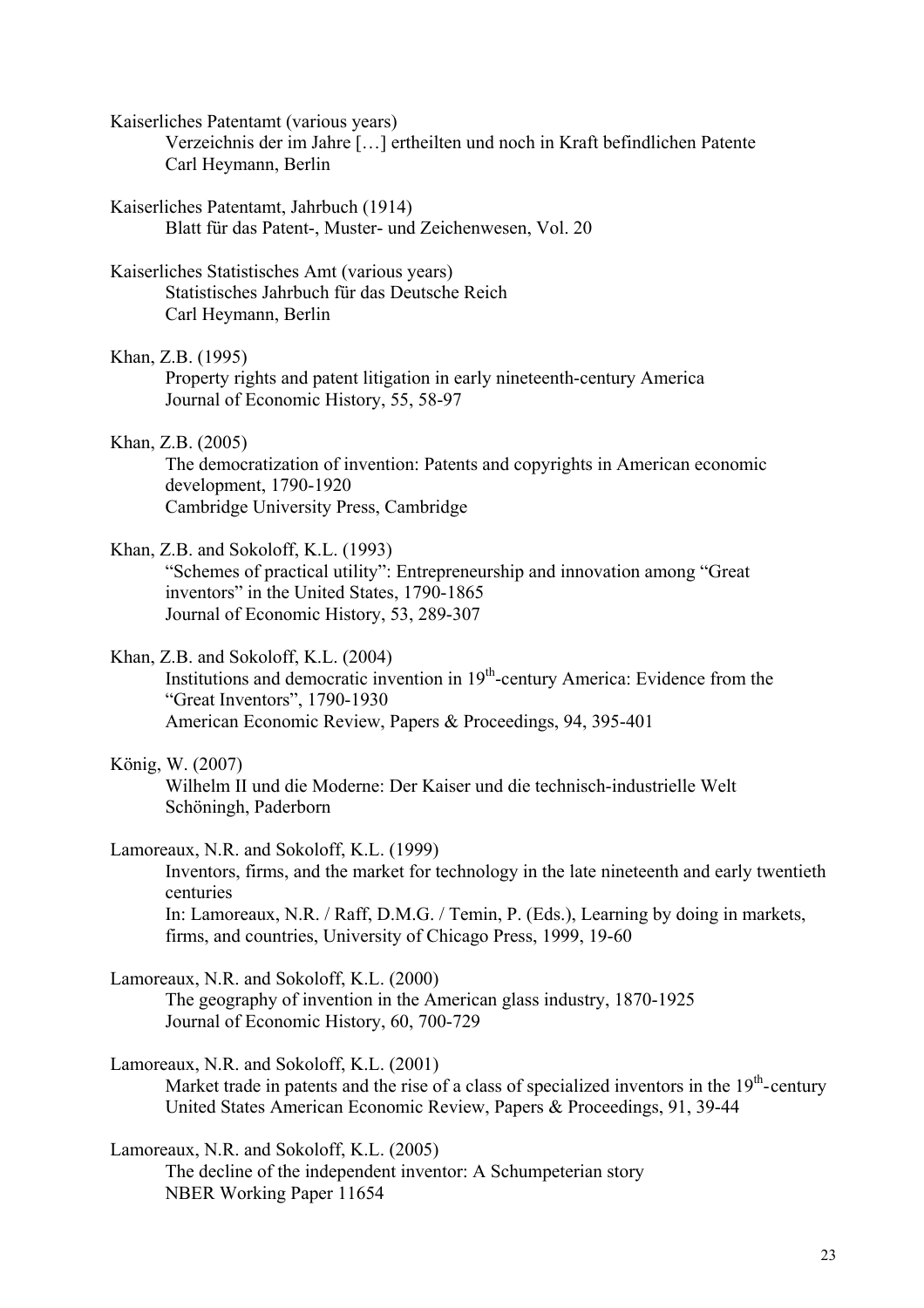| Landes, D.S. (1999) |  |
|---------------------|--|
|---------------------|--|

 The wealth and poverty of nations. Why some are so rich and some so poor W.W. Norten & Co., New York

#### Lübbers, T. (2009)

 Patentstatistiken als wirtschaftshistorische Quelle: Die Rechtssicherheit von deutschen Patenten zwischen 1877 und 1913 Unpublished Working Paper, Max Planck Institute for Research on Collective Goods

#### Merck Record Office R 1/42

Anstellungsverträge und Erfinderverträge

Metz, R., and Watteler, O. (2002)

 Historische Innovationsindikatoren: Ergebnisse einer Pilotstudie Historical Social Research, 27, 4-129

#### Mowery, D.C. (1983)

 The relationship between intrafirm and contractual forms of industrial research in American manufacturing, 1900-1940 Explorations in Economic History, 20, 351-374

### Murmann, J.P. (2006)

 Knowledge and competitive advantage Cambridge University Press, Cambridge

Nicholas, T. (2009)

 Spatial diversity in invention: Evidence from the early R&D labs Journal of Economic Geography, 9, 1-31

#### Reichspatentamt (1930)

Blatt für das Patent-, Muster- und Zeichenwesen, Vol. 36

# Serrano, C.J. (forthcoming)

 The dynamics of the transfer and renewal of patents Forthcoming, RAND Journal of Economics Available as NBER Working Paper 13938

### Schankerman, M. and Pakes, A. (1986)

 Estimates of the value of patent rights in European countries during the post-1950 period Economic Journal, 96, 1052-1076

#### Seckelmann, M. (2006)

 Industrialisierung, Internationalisierung und Patentrecht im Deutschen Reich, 1871- 1914 Vittorio Klostermann, Frankfurt am Main

#### Spulber, D.F. (2008)

 Innovation and international trade in technology Journal of Economic Theory, 138, 2008, 1-20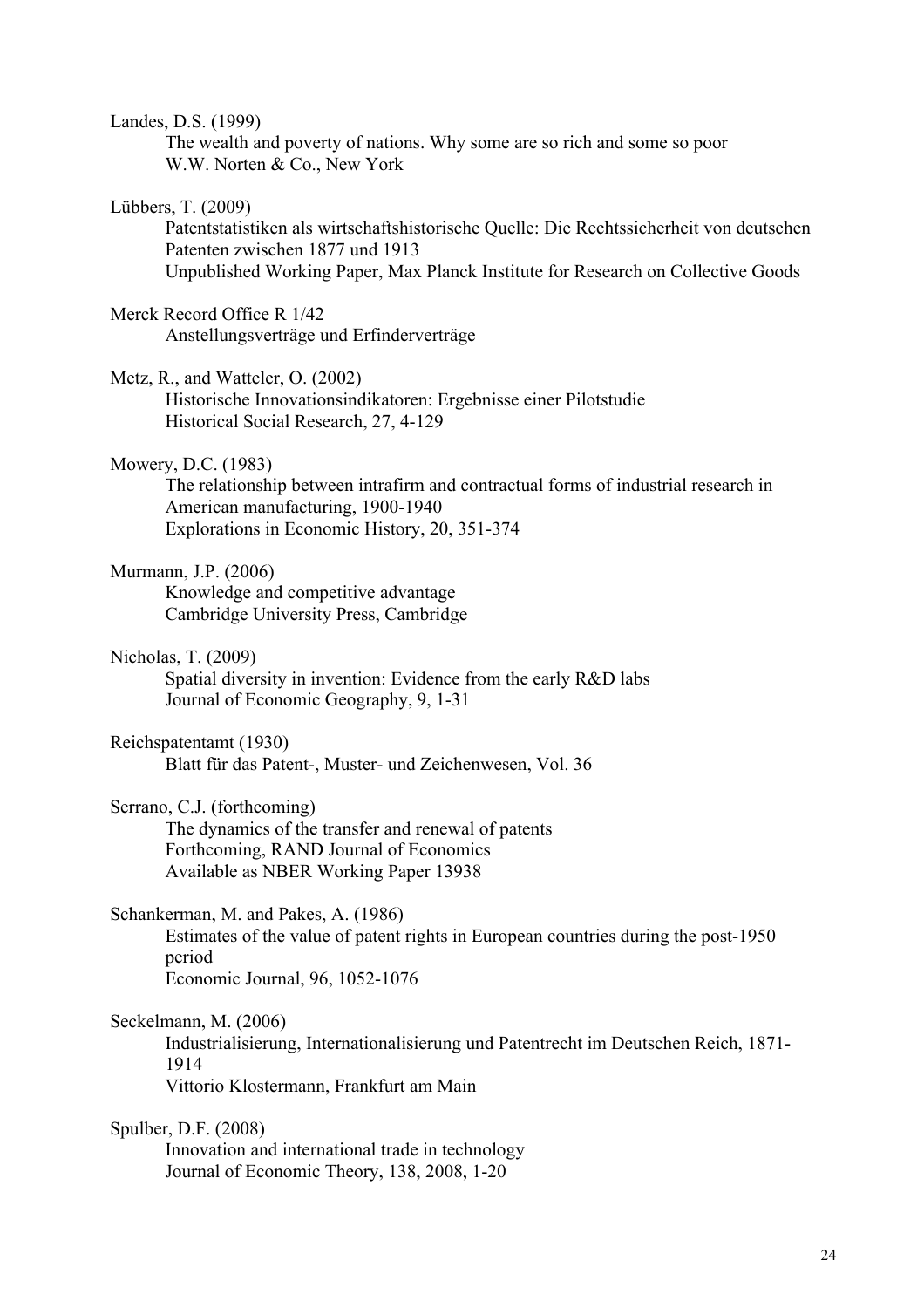Streb, J., Baten, J., and Yin, S. (2006)

 Technological and geographical knowledge spillover in the German Empire, 1877- 1914 Economic History Review, 59, 343-373

Streb, J., Wallusch, J, and Yin, S. (2007)

 Knowledge spill-over from new to old industries: The case of German synthetic dyes and textiles (1878-1913) Explorations in Economic History, 44, 203-223

Streb, J. and Baten, J. (2007)

 Ursachen und Folgen erfolgreicher Patentaktivitäten im Deutschen Kaiserreich: Ein Forschungsbericht In: Walter, R. (ed.), Innovationsgeschichte, Steiner Verlag, Stuttgart, 249-275

# Swann, J.P. (1988)

 Academic scientists and the pharmaceutical industry Johns Hopkins University Press, Baltimore

#### Wimmer, W. (1994)

 "Wir haben fast immer was Neues": Gesundheitswesen und Innovation in der Pharma- Industrie in Deutschland, 1880-1935 Duncker & Humblot, Berlin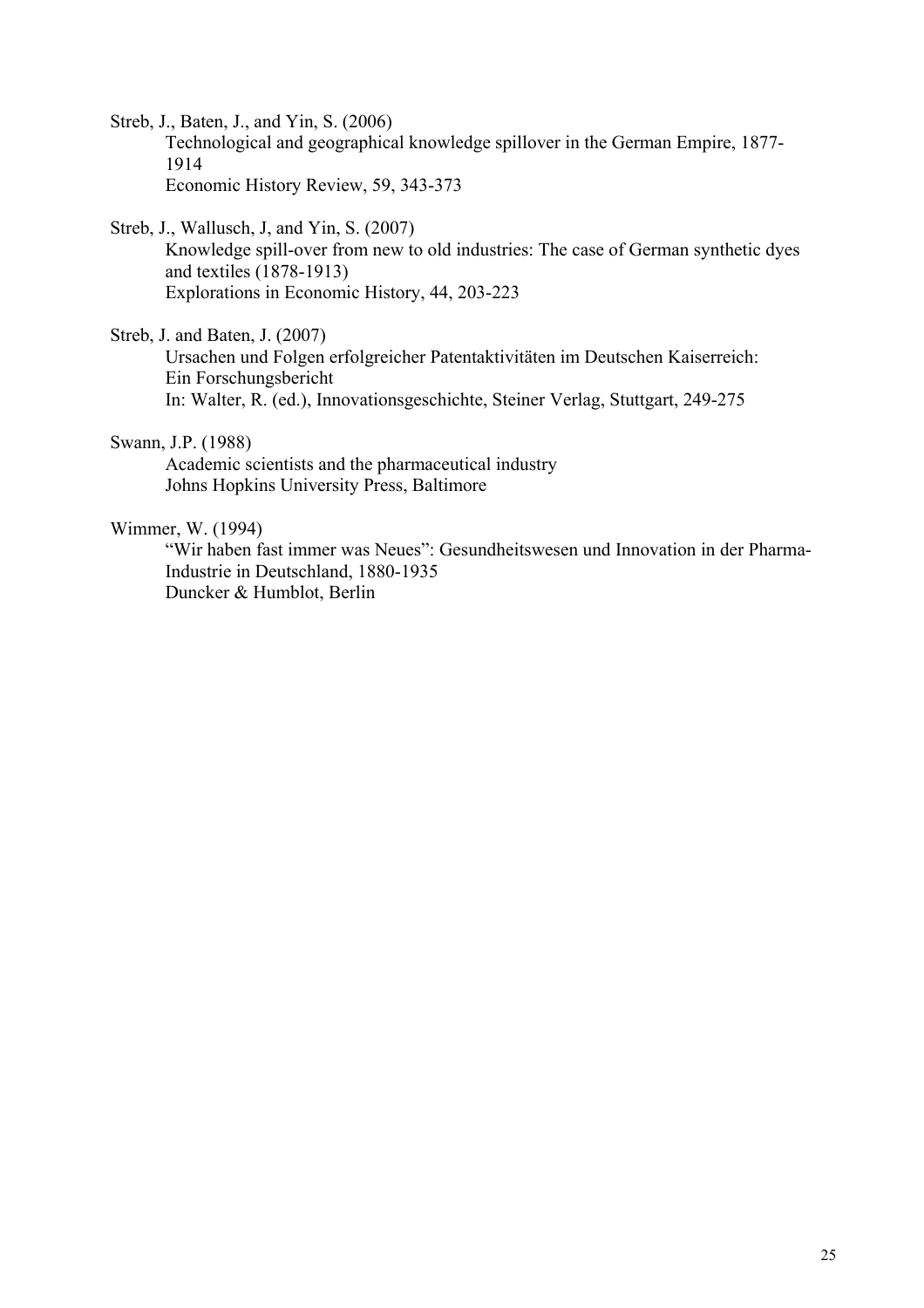# **Preprints 2009**

- 2009/25: Burhop C., Lübbers T., The Historical Market for Technology Licenses: Chemicals, Pharmaceuticals, and Electrical Engineering in Imperial Germany
- 2009/24: Engel C., Competition as a Socially Desirable Dilemma Theory vs. Experimental Evidence
- 2009/23: Morell A., Glöckner A., Towfigh E., Sticky Rebates: Rollback Rebates Induce Non-Rational Loyalty in Consumers Experimental Evidence
- 2009/22: Traxler C., Majority Voting and the Welfare Implications of Tax Avoidance
- 2009/21: Beckenkamp M., Engel C., Glöckner A., Irlenbusch B., Hennig-Schmidt H., Kube S., Kurschilgen M., Morell A., Nicklisch A., Normann H., Towfigh E., Beware of Broken Windows! First Impressions in Public-good Experiments
- 2009/20: Nikiforakis N., Normann H., Wallace B., Asymmetric Enforcement of Cooperation in a Social Dilemma

forthcoming in: Southern Economic Review, In Press.

- 2009/19: Magen S., Rechtliche und ökonomische Rationalität im Emissionshandelsrecht
- 2009/18: Broadberry S.N., Burhop C., Real Wages and Labour Productivity in Britain and Germany, 1871-1938: A Unified Approach to the International Comparison of Living Standards
- 2009/17: Glöckner A., Hodges S.D., Parallel Constraint Satisfaction in Memory-Based Decisions
- 2009/16: Petersen N., Review Essay: How Rational is International Law? forthcoming in: European Journal of International Law, vol. 20, In Press.
- 2009/15: Bierbrauer F., On the legitimacy of coercion for the financing of public goods
- 2009/14: Feri F., Irlenbusch B., Sutter M., Efficiency Gains from Team-Based Coordination Large-Scale Experimental Evidence
- 2009/13: Jansen J., On Competition and the Strategic Management of Intellectual Property in Oligopoly
- 2009/12: Hellwig M., Utilitarian Mechanism Design for an Excludable Public Good

published in: Economic Theory, vol. 2009, no. July 14, Berlin/Heidelberg, Springer, 2009.

- 2009/11: Weinschenk P., Persistence of Monopoly and Research Specialization
- 2009/10: Horstmann N., Ahlgrimm A., Glöckner A., How Distinct are Intuition and Deliberation? An Eye-Tracking Analysis of Instruction-Induced Decision Modes
- 2009/09: Lübbers T., Is Cartelisation Profitable? A Case Study of the Rhenish Westphalian Coal Syndicate, 1893-1913
- 2009/08: Glöckner A., Irlenbusch B., Kube S., Nicklisch A., Normann H., Leading with(out) Sacrifice? A Public-Goods Experiment with a Super-Additive Player

forthcoming in: Economic Inquiry, In Press.

- 2009/07: von Weizsäcker C., Asymmetrie der Märkte und Wettbewerbsfreiheit
- 2009/06: Jansen J., Strategic Information Disclosure and Competition for an Imperfectly Protected Innovation

forthcoming in: Journal of Industrial Economics, In Press.

2009/05: Petersen N., Abkehr von der internationalen Gemeinschaft? – Die aktuelle Rechtsprechung des US Supreme Court zur innerstaatlichen Wirkung von völkerrechtlichen Verträgen –

forthcoming in: Völkerrecht im innerstaatlichen Bereich, Vienna, facultas.wuv, In Press.

2009/04: Rincke J., Traxler C., Deterrence Through Word of Mouth